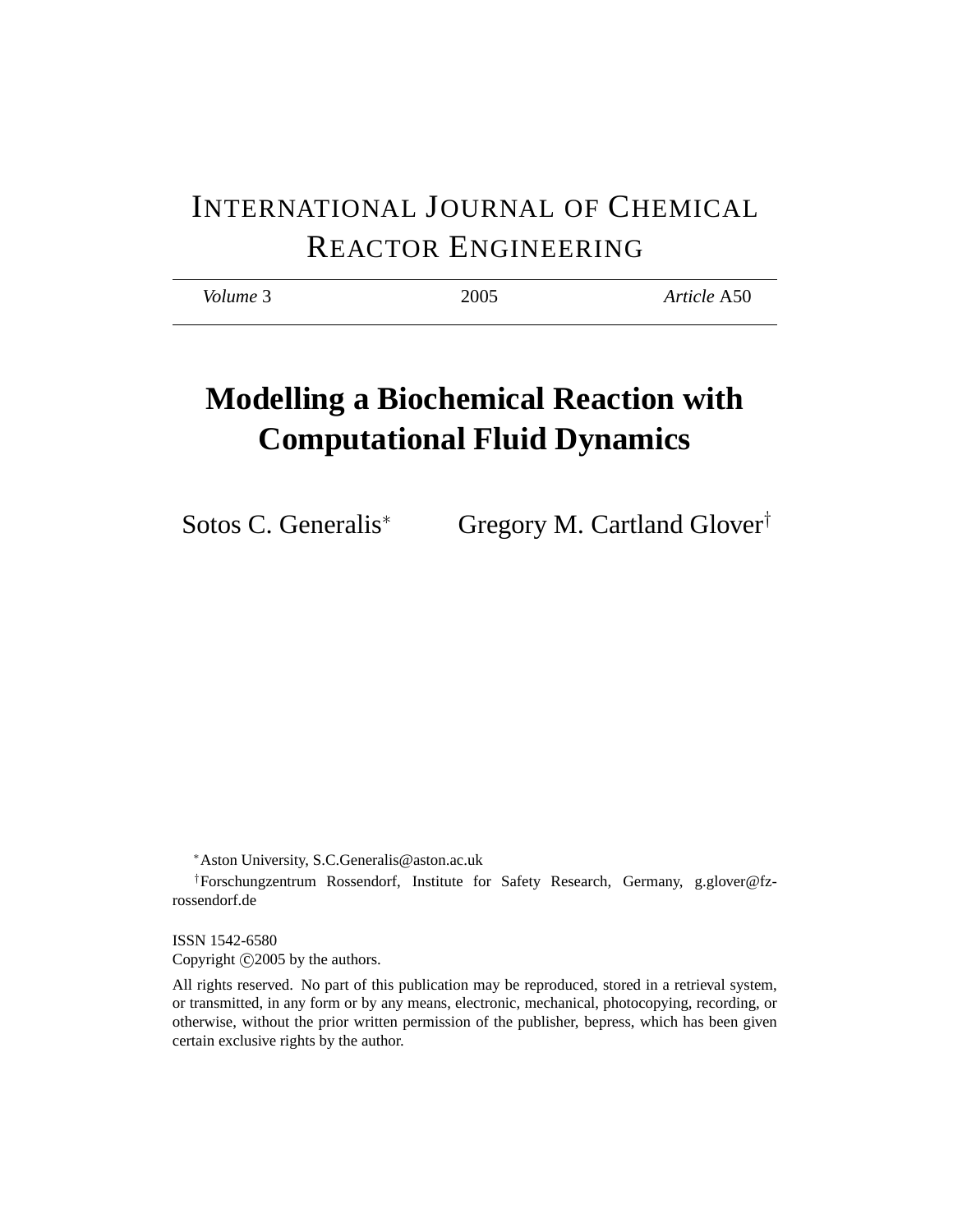### Modelling a Biochemical Reaction with Computational Fluid Dynamics

Sotos C. Generalis and Gregory M. Cartland Glover

### **Abstract**

Earlier investigations (Cartland Glover et al., 2004) into the use of computational fluid dynamics (CFD) for the modelling of gas-liquid and gas-liquid-solid flow allowed a simple biochemical reaction model to be implemented. A single plane mesh was used to represent the transport and reaction of molasses, the mould Aspergillus niger and citric acid in a bubble column with a height to diameter aspect ratio of 20:1. Two specific growth rates were used to examine the impact that biomass growth had on the local solids concentration and the effect this had on the local hydrodynamics of the bubble column.

**KEYWORDS:** gas-liquid-solid flows, bubble columns reactors, computational fluid dynamics, fermentation, mixture model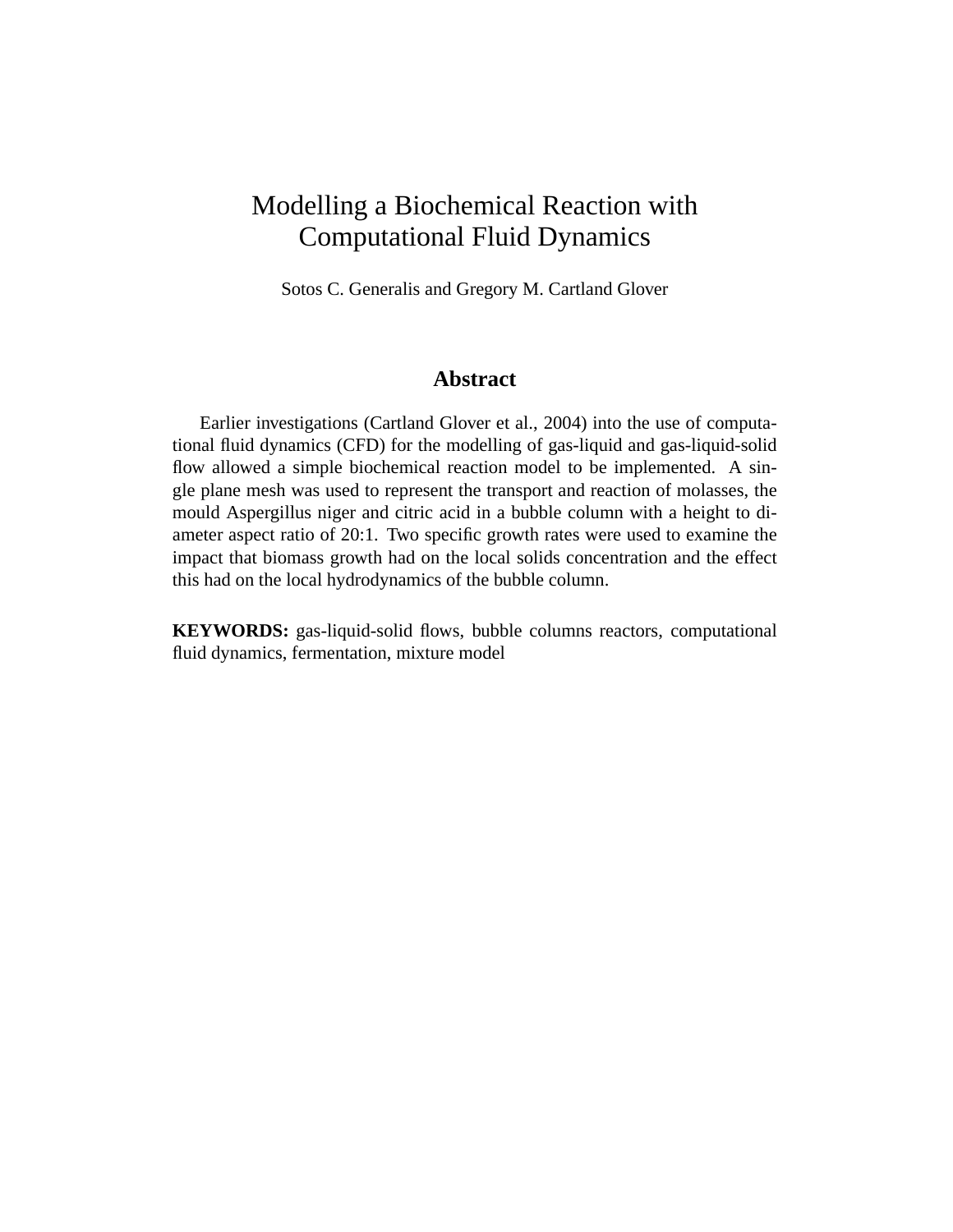#### **1. INTRODUCTION**

A good example of a biochemical reaction that could be employed in gas-liquid-solid flow simulations with CFD is the fermentation of sugars to form citric acid. In the 80 years since citric acid was first commercially manufactured many process routes have been developed that can be grouped into either surface or submerged cell cultures (Atkinson and Mavituna, 1983; Bailey and Ollis, 1986; Chisti, 1989; Deckwer, 1986; Finkelsein and Ball, 1991). Surface cultures consist of warm air blown over shallow pans of inoculated media and submerged cultures generally occur in stirred tank or airlift reactors where the gas phase agitates and oxygenates the solid and liquid phases.

A large number of fungal organisms are known to excrete citric acid including various species of the moulds *Aspergillus*, *Penicillium* and *Candida*. The mould known as *Aspergillus niger* is widely preferred for the manufacture of citric acid in the submerged cultures (Atkinson and Mavituna, 1983). The broth composition and the conditions applied to the fermentation have a direct influence on the cell growth (Atkinson and Mavituna, 1983; Bailey and Ollis, 1986; Berovič et al., 1993; Chisti, 1989; ; Coulson et al., 1994; Deckwer, 1986; Finkelsein and Ball, 1991; Haq et al., 2002; Roehr et al., 1981; Sakurai et al., 1997; Sankpal et al., 2001). Particularly as fungal moulds are vegetative organisms that grow aerobically and obtain their energy by oxidising organic substances (Coulson et al., 1994). The product formed by the fungal mould is usually a result of metabolic processes within the organism (Coulson et al., 1994). Several metabolic pathways control the development of cells; however the local environmental conditions (i.e. broth composition, oxygen concentration, pH and temperature) determine the pathway that is employed by the microbes to grow, thus influencing the products formed and the rates of growth (Atkinson and Mavituna, 1983; Bailey and Ollis, 1986; Berovič et al., 1993; Haq et al., 2002; Roehr et al., 1981; Sakurai et al., 1997; Sankpal et al., 2001).

The time scale of fermentations is measured in days as the life cycle of the culture is spread over stages of non-growth, accelerated growth and product formation that take many hours to complete (Roehr et al., 1981). The conditions that promote cell growth and ultimately product formation requires the broth or medium composition to be a complex mixture of carbohydrates, sources of nitrogen, phosphorous and sulphur. Carbohydrates provide energy and material for the formation of metabolic products (including the growth of cells) and as a result of which the form of carbohydrate is usually pure glucose, starch or sucrose. The energy and materials for metabolic processes can also be derived from raw starch, sugar or molasses. Other forms of carbohydrates include waste vegetable matter, such as fruit peels or mashes. The sources of nitrogen, phosphorous and sulphur are provided in the form of inorganic salts of ammonium, magnesium and potassium. Other factors that affect the production of citric acid using *Aspergillus niger* include the pH of the broth (1.5-2.8), the temperature (28-33 $^{\circ}$ C) and length of the fermentation of the order of 6 to 25 days (Atkinson and Mavituna, 1983; Finkelsein and Ball, 1991).

It is important to note that how the culture develops is heavily dependent on the trace metals and the anionic complexes that are added to the broth with the carbohydrate sources. Trace metals used in broths include copper, iron, manganese and zinc where the concentration of each metal has a bearing on the growth and product formation rates. Too much iron or too little copper in the broth could cause formation of various types of pellet or even a viscous mixture (Atkinson and Mavituna, 1983; Haq et al., 2002). Note that the most effective form the cell culture is grown as loose fluffy pellets, as the mass transfer rates across phase boundaries (gas-liquid and liquid-pellet) are greater for these cultures.

A great deal of effort has been invested in understanding how citric acid is formed by microorganisms at scales that range from the single cell  $(>5µm)$  up to process scale bio-reactors, which can be up to several metres in diameter (Atkinson and Mavituna, 1983; Finkelsein and Ball, 1991). Therefore, it is still difficult to understand many of the reactions that take place in fermentation processes, as observation of the reactions *in situ* is difficult. The impact that the environmental factors have on growth of a fungal mould during each stage of fermentation increase the complexity of the design and operational procedures for biochemical reactors. This is apparent when each individual cell acts in a different manner due the age of the cell and changes in the local environment for the entire fermentation i.e. local substrate concentrations plus the presence of nitrates, sulphates and specific trace metals (Atkinson and Mavituna,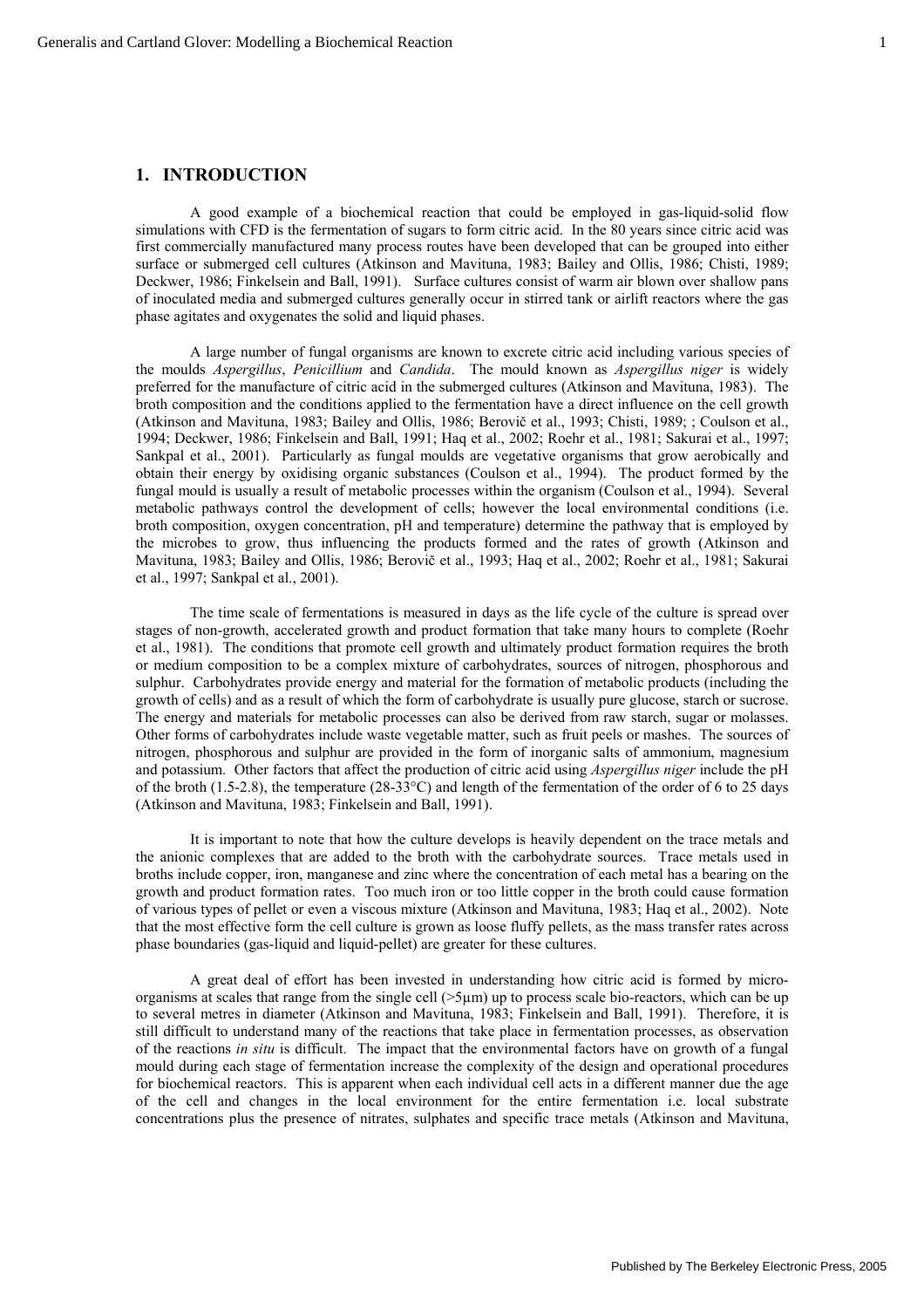1983; Haq et al., 2002; Roehr et al., 1981; Sakurai et al., 1997; Sankpal et al., 2001). CFD can help improve understanding of the influence that changes in the local environment have on the cell culture and the formation of extracellular products such as citric acid at different stages of the culture life cycle.

The modelling of a biochemical reaction with CFD can be treated in many ways from the simple to the very complex. The complex models involve mimicking the metabolic pathways for product synthesis in a single cell, observing how simple changes to the environmental conditions influence the pathways that are utilized (Alvarez-Vasquez et al., 2000). As reactions in a single cell are highly nonlinear, power law models were employed to model each of the component reactions and therefore enable the prediction of chemical reactions under specific conditions (Alvarez-Vasquez et al., 2000). But single cell representations of the culture are far too complex for implementing with the continuum representation of multiphase flow models employed in CFD. Therefore it would be prudent to consider a volume-averaged approach, such as those applied to diffusion and reaction in a bio-film of pellets that were formed by cell growth (Kissel et al., 1984; Rittmann et al., 1984; Wanner and Gujer, 1986; Wood and Whitaker, 1998).

The definition of the volume-averaged model that is employed in predicting biochemical reactions is dependent on the scale at which the biofilm is regarded. Six levels of different length scales can be considered from the aquifer level for trickling filters that are commonly used in water treatment to length scales associated with microbes such as the membrane thickness, length, width (Wood and Whitaker, 1998). The focus of the derived models (Wood and Whitaker, 1998) through the volume averaging of length scales associated with the biofilm thickness and a two-phase system of that consisted of microbes and a polysaccharide matrix that forms the biofilm structure. The scales considered were far below that of the macroscopic flow structures described by the multiphase flow methods (Cartland Glover et al., 2004A-B). Therefore, the implementation of models that include the transport and reaction of mass on a larger scale were considered (Kissel et al., 1984; Rittmann and McCarthy, 1980; Wanner and Gujer, 1986). For reasons of simplifying the models derived (Kissel et al., 1984; Rittmann and McCarthy, 1980; Wanner and Gujer, 1986) the biofilm was considered as a single continuum phase where reaction and diffusion occurred throughout the film and not just in the microbes. This increased the length scale at which the diffusion coefficients were calculated, ignoring the effects of the geometry of the microbes and the surrounding environment even though competing organisms were considered in the treatment of the models (Kissel et al., 1984; Wanner and Gujer, 1986).

Recently a model (Sakurai et al. 1997) presented that calculated the production of citric acid by fermenting sugars in the presence of *Aspergillus niger* using a rotating disc contactor. Employing experimentally derived reaction rates and yield coefficients and solved the mass balances numerically and provided a good comparison with changes in cell mass, product and substrate concentrations (Sakurai et al. 1997). The model expressed cell growth and product formation in terms of Monod and Luedeking-Piret rate equations Bailey and Ollis, 1986; Coulson et al., 1994; Deckwer, 1986; Sinclair and Kristiansen, 1987). Inter-phase oxygen transport was considered along with the transport of sugars, as oxygen is a limiting substrate in the growth and maintenance metabolic pathways of which citric acid is a by-product (Coulson et al., 1994; Sakurai et al., 1997). This introduces many difficulties into the modelling of gas-liquid-solid flows using CFD, with changes in the molecular weight and density of the gas phase. The transfer of oxygen influences the pressure acting on the bubbles and would therefore influence the size and shape of the bubbles. The biofilm in the rotating disc contactor where the biofilm is supported by a disc, this differs from the biofilms that occur in a bubble column where the biomass has the form of pellets or a viscous broth (Finkelstein and Ball, 1991; Sakurai et al., 1997). Therefore the boundary conditions applied to the species transport and reaction models were reconsidered before their implementation into the reaction models.

#### **2. METHOD**

#### **2.1 Transport Equations**

The equations that describe the flow phenomena for multiphase flow and reaction are given by Equations  $(1)-(7)$ . The continuity and momentum equations, Equations  $(1)-(2)$ , and scalar transport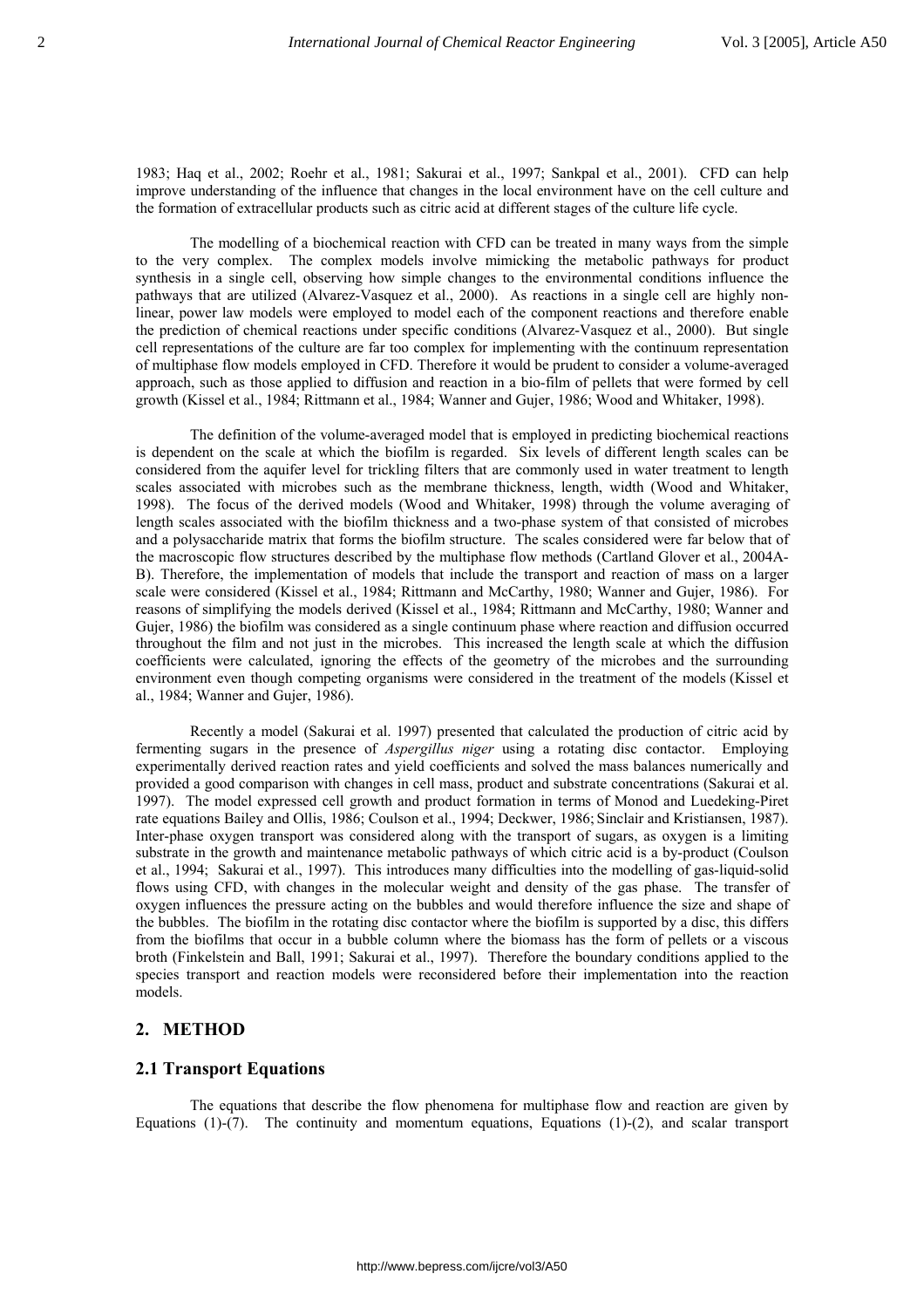equations, Equations (4)-(7), model the transport of each phase and each species through the domains considered. The influence of turbulent flow interactions is modelled by the exact Reynolds stresses, Equation (8), that was found to give an accurate representation of the velocity field for gas-liquid flow (Cartland Glover et al., 2004A). The solver (Fluent Inc., 1998) employed Equation (8) as a series of equations that enable the closure of the unknown terms (Cartland Glover et al., 2004A).

$$
\frac{\partial}{\partial t} \left( \rho_{mp} \right) + \frac{\partial}{\partial x_i} \left( \rho_{mp} u_{mp,i} \right) = S_s \tag{1}
$$

$$
\frac{\partial}{\partial t} \left( \rho_{mp} u_{mp,i} \right) + \frac{\partial}{\partial x_i} \left( \rho_{mp} u_{mp,i} u_{mp,j} \right) = -\frac{\partial p}{\partial x_j} + \rho_{mp} g_j + F_j + \frac{\partial}{\partial x_i} \sum_{q=1}^n \phi'_q \rho_q u_{Dq,i} u_{Dq,j} \n+ \frac{\partial}{\partial x_i} \mu_{eff} \left( \frac{\partial}{\partial x_j} \left( u_{mp,i} \right) + \frac{\partial}{\partial x_i} \left( u_{mp,j} \right) \right)
$$
\n(2)

$$
\frac{\partial \phi'_{G}}{\partial t} + \frac{\partial}{\partial x_{i}} \left( \rho u_{mp,i} \phi'_{G} - \Gamma_{\phi'} \frac{\partial \phi'_{G}}{\partial x_{i}} \right) = \nabla \left( \phi'_{G} \rho_{G} u_{mp,i} + \sum_{G=1}^{n} \phi'_{G} \rho_{G} u_{DG,i} \right) + \nabla \left( \mu_{eff} \left( \frac{\partial}{\partial x_{j}} \left( u_{mp,i} \right) + \frac{\partial}{\partial x_{i}} \left( u_{mp,j} \right) \right) \right)
$$
\n(3)

$$
\frac{\partial \phi'_{S}}{\partial t} + \frac{\partial}{\partial x_{i}} \left( \rho u_{mp,i} \phi'_{S} - \Gamma_{\phi'} \frac{\partial \phi'_{S}}{\partial x_{i}} \right) = \phi'_{SG} + \nabla \left( \phi'_{S} \rho_{S} u_{mp,i} + \sum_{S=1}^{n} \phi'_{S} \rho_{S} u_{DS,i} \right) + \nabla \left( \mu_{eff} \left( \frac{\partial}{\partial x_{j}} \left( u_{mp,i} \right) + \frac{\partial}{\partial x_{i}} \left( u_{mp,j} \right) \right) \right)
$$
(4)

$$
\frac{\partial \phi_B''}{\partial t} + \frac{\partial}{\partial x_i} \left( \rho u_{mp,i} \phi_B'' - \Gamma_{\phi_B''} \frac{\partial \phi_B''}{\partial x_i} \right) = \lambda \rho_L \phi_B'' \tag{5}
$$

$$
\frac{\partial \phi''_A}{\partial t} + \frac{\partial}{\partial x_i} \left( \rho u_{mp,i} \phi''_A - \Gamma_{\phi'_A} \frac{\partial \phi''_A}{\partial x_i} \right) = -\left( \frac{I}{Y_{B/A}} + \frac{Y_{C/B}}{Y_{C/A}} \right) \lambda \rho_L \phi''_B \tag{6}
$$

$$
\frac{\partial \phi''_C}{\partial t} + \frac{\partial}{\partial x_i} \left( \rho u_{mp,i} \phi''_C - \Gamma_{\phi'_C} \frac{\partial \phi''_C}{\partial x_i} \right) = Y_{C/B} \lambda \rho_L \phi''_B \tag{7}
$$

$$
\frac{\partial}{\partial t} \left( \rho \overline{u_i u_j} \right) + \frac{\partial}{\partial x_i} \left( \rho U_i \overline{u_i u_j} \right) = -\frac{\partial}{\partial x_i} \left[ \rho \overline{u_i u_j u_i} + \overline{p} \left( \delta_{ij} u_i + \delta_{il} u_j \right) \right] + \frac{\partial}{\partial x_i} \left[ \mu \frac{\partial}{\partial x_i} \left( \overline{u_i u_j} \right) \right]
$$

$$
- \rho \left( \overline{u_i u_i} \frac{\partial U_j}{\partial x_i} + \overline{u_j u_i} \frac{\partial U_i}{\partial x_i} \right) + p \left( \frac{\partial u_i}{\partial x_j} + \frac{\partial u_j}{\partial x_i} \right) - \rho \beta \left( g_i \overline{u_j \theta} + g_j \overline{u_i \theta} \right)
$$

$$
- 2 \mu \frac{\partial u_i}{\partial x_i} \frac{\partial u_j}{\partial x_i} - 2 \rho \Omega_i \left( \overline{u_j u_m \varepsilon_{ikm}} + \overline{u_i u_m \varepsilon_{jkm}} \right)
$$
(8)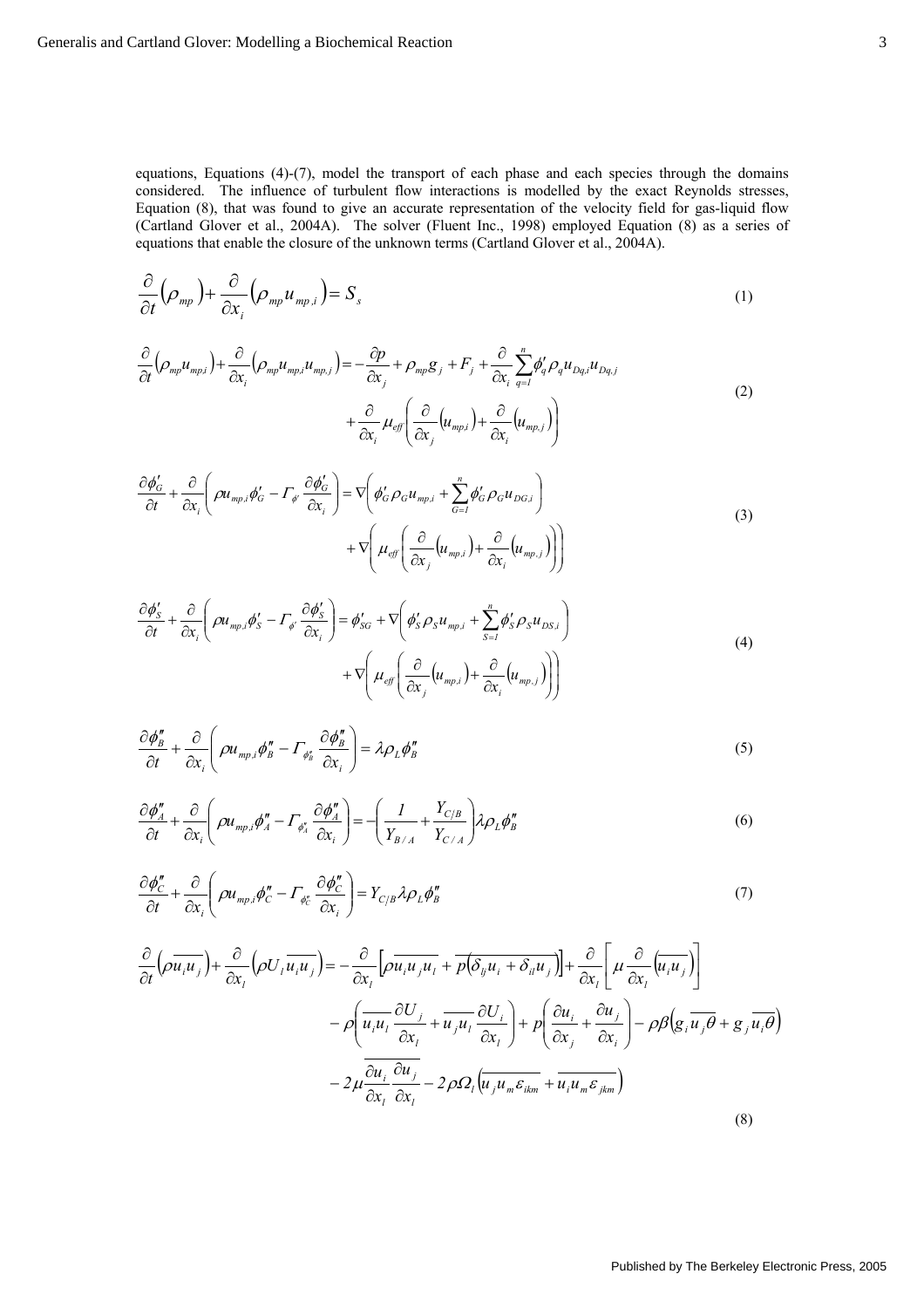#### **2.2 Species transport and reaction models**

Generic reaction models were derived that depicted the growth of the biomass through the consumption of a substrate (molasses) and the formation of an extracellular product to represent citric acid (Sinclair and Kristiansen, 1987). Three equations for the change in the concentration of the biomass in Equation (4), substrate in Equation (5) and product in Equation (6) were obtained. Note that the diffusion coefficients for each of the concentration equations defining the transport of the chemical species were defined as  $10^{-3}$ . Yield coefficients were then applied to the cell growth rate term ((rhs) of Equation (5)) to determine the substrate consumption rate with respect to cell growth and product formation (rhs of Equation (6)). The rate of product formation is also related to the cell growth rate and the resultant term (rhs of Equation (7)) is used to predict the mass of substrate consumed by the formation of the product. The scalar equations that model the transport of the cell culture and the chemical species are similar to the equations for a bioreactor (Sakurai et al., 1997; Sinclair and Kristiansen, 1987). The differences between the equations based on the whole reactor and Equations (3) to (7) are the terms on the left hand side of the equation that model the convection and diffusion of the species across the reactor and that the cell culture is treated as a volume fraction. Therefore all that is needed to model the growth of the cell culture is an additional source term in the volume fraction equation for the solid phase.

To account for the effect of biomass growth on the local solid phase fraction an extra source term (first term on the rhs of Equation (4)) was used to calculate the increase in the volume fraction of the solid phase that is caused by the growth of cells. Note that the reaction models are dimensionless and need conversion to units of concentration before conversion of the biomass grown to a volume fraction, by the use of Equations (9)-(12).

$$
V_L = (I - (\phi'_G + \phi'_S))V_{CC}
$$
\n(9)

$$
M_B = \lambda \rho_L \phi_B'' V_L \tag{10}
$$

$$
V_B = M_B / \rho_S \tag{11}
$$

$$
\phi'_{SG} = \frac{V_B}{V_{CC}}\tag{12}
$$

The following assumptions were made for the use of the reaction models:

- the reaction and transport of chemical species occur in a batch reactor
- all reactions and phase interactions are isothermal
- pseudo-steady state conditions apply to the biofilm
- · the cell culture is a suspension of loose pellets where initially one fifth of the solids present are biologically viable
- · a single substrate is consumed as a result of the cell growth and maintenance mechanisms
- · one extra-cellular product species is formed as a result of cell growth and maintenance metabolisms
- · no transport of oxygen across the gas, liquid or solid phase interfaces
- · cell growth and maintenance rates are combined into one rate and is expressed as a specific growth rate
- when the concentration of the substrate reaches zero, both the substrate consumption, cell growth and product formation rates become zero
- · the substrate and the product are assumed to have a negligible effect on the mixture viscosity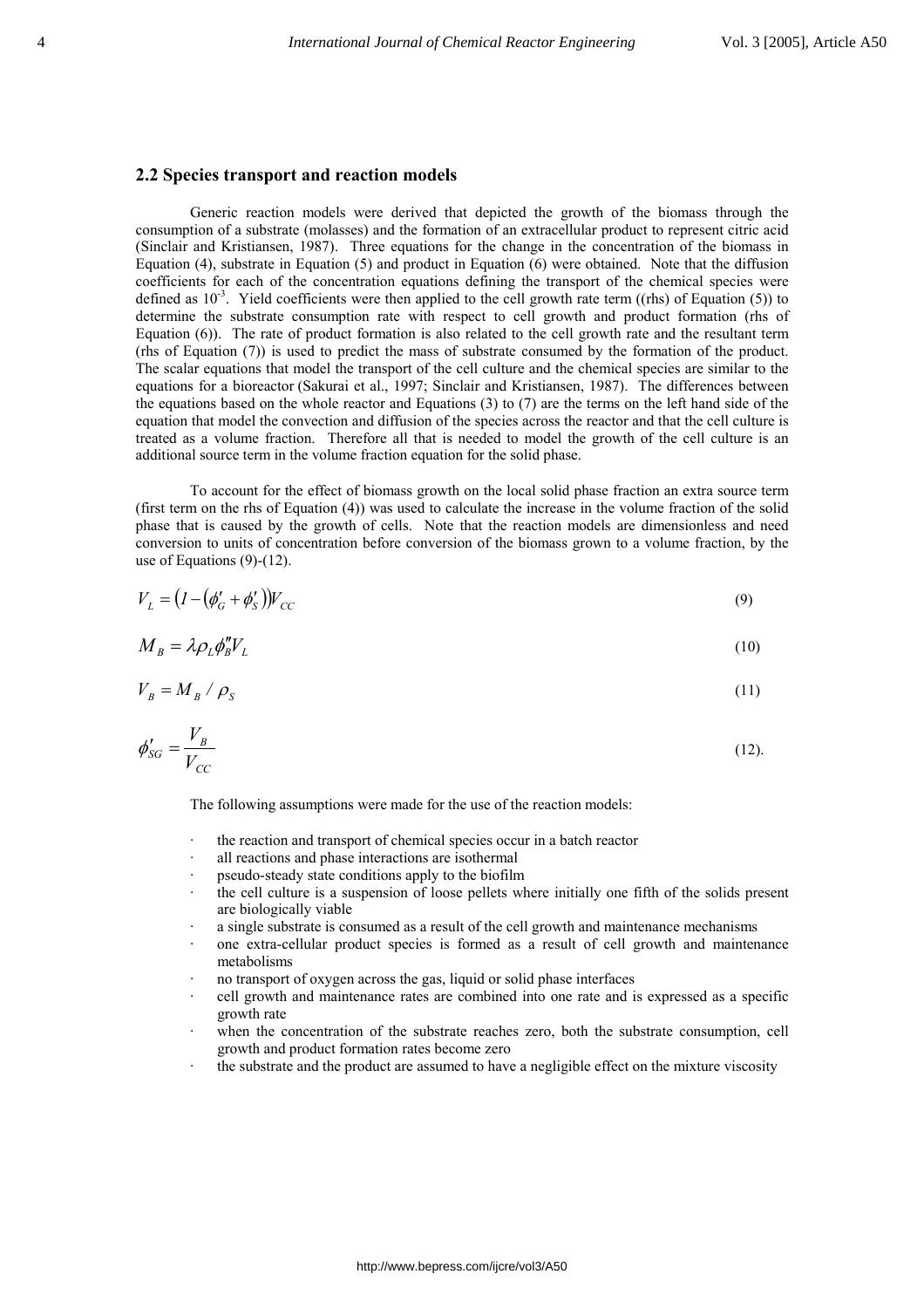The multiphase model employed was the mixture model that was based on the drift flux model (Ishii and Mishima, 1984; Maninnien et al., 1996; Sanyal et al., 1999; Zuber and Findlay, 1965; Zuber and Ishii, 1979). The continuous and discrete phases are treated as a pseudo-continuous mixture that is modelled by the continuity (1) and momentum (2) equations supplemented by the mixture density equation, Equation (13), and the mixture viscosity of Equation (14)-(16). To predict the volume fraction of the gas and solid phases and their motion through a bubble column, two scalar equations, Equations ((3) and (4)), were employed in conjunction with Equations (1) and (2).

In order to capture the transport of the discrete phase additional source terms were applied to Equations (3) and (4). The last term on the right hand side of Equations (3) and (4) is the deviatoric stress tensor and the second to last term is the inter-phase interaction term as calculated by the drift velocity. The first term on the right hand side of Equation  $(3)$  and the second term on the right hand side of Equation  $(4)$ is the convective flux of the respective discrete phase. We note that there are two convective fluxes with one representing the effect of mixture phase in each volume fraction equation. The third term on the lhs of Equations (3) and (4) model the diffusion of the phases, and the coefficients of that term were defined as 0.1 for each discrete phase.

The term that introduces the drift velocity interaction is on the right hand side of Equations (2)-(4). This was calculated by employing velocity formulations of the mass-averaged velocity, Equation (17), the drift velocity, Equation (18) and the slip velocity Equation (19). The friction factor in Equation (19) was calculated by using Equation (20), which is dependent on the particle Reynolds number defined in Equation  $(21)$ . Equations  $(13)-(21)$  are given as follows:

$$
\rho_{mp} = \sum_{q=1}^{n} \phi'_q \rho_q \tag{13}
$$

$$
\mu_{mp} = \mu_c \left( 1 - \frac{\phi'}{\phi'_{qm}} \right)^{-2.5\phi'_{qm}\mu^*} \tag{14}
$$

$$
\mu^* = I \tag{15}
$$

$$
\mu^* = \frac{\mu_q + 0.4 \mu_c}{\mu_q + \mu_c} \tag{16}
$$

$$
\vec{u}_{mp} = \frac{\sum_{q=1}^{n} \phi'_q \rho_q \vec{u}_q}{\rho_{mp}}
$$
\n(17)

$$
\vec{u}_{Dq} = \vec{u}_q - \vec{u}_{mp} = \vec{v}_{q,c} - \frac{1}{\rho_{mp}} \sum_{r=1}^{n-1} \phi'_r \rho_r \vec{v}_{r,c}
$$
\n(18)

$$
\vec{v}_{q,c} = \vec{u}_q - \vec{u}_c = \frac{d_q^2 \left(\rho_{mp} - \rho_q\right)}{18 \mu_c f} \left(g_j - \frac{D\vec{u}_{mp}}{Dt}\right)
$$
\n(19)

$$
f = I + 0.05 \, Re^{0.687} \tag{20a}
$$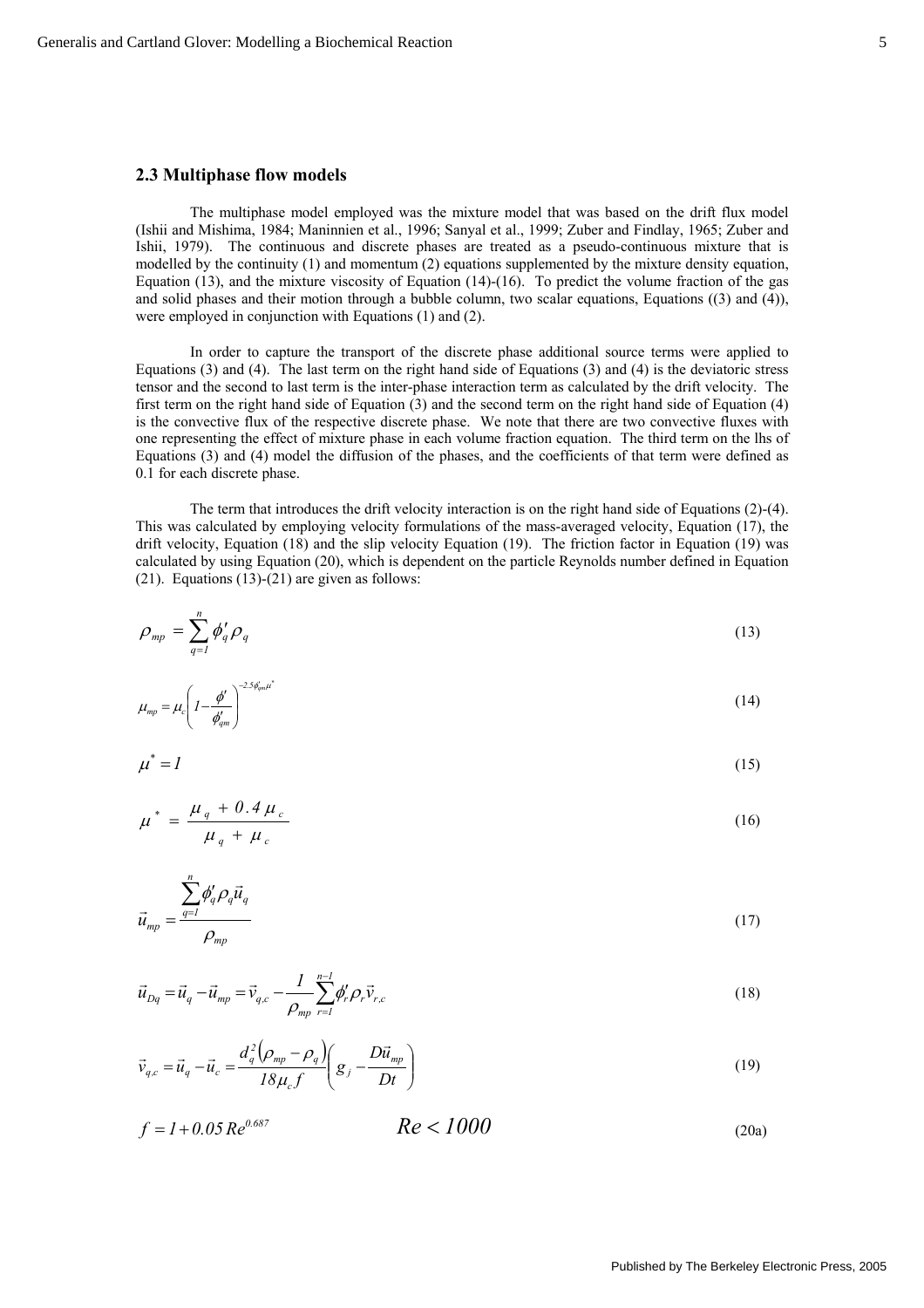$$
f = 0.018 \text{Re} \qquad \qquad Re \ge 1000 \qquad (20b)
$$

$$
Re = \frac{d_q u_{mp} \rho_c}{\mu_c} \tag{21}
$$

#### **2.4 Boundary conditions**

The domain is defined as a two-dimensional plane mesh with a height to width aspect ratio of 20:1. The mesh was a 4500 computational cell domain with 300 mesh cells in the vertical direction and 15 mesh cells in the horizontal direction. This mesh corresponded to an experimental rig that was used to investigate the morphological and rheological properties of an *Aspergillus niger* fermentation in a bubble column (Berovič et al., 1993). The dimensions of each mesh cell for both flow domains were  $0.01 \times 0.01$ m with respect to the horizontal and vertical directions.

Solving the gas-liquid-solid flow field for a large aspect ratio meshes is useful in understanding how the flow characteristics of bubble column and airlift fermentation reactors change with column height. Generally large aspect ratio columns are employed for submerged culture fermentations as the greater hydrostatic head increases the transfer of oxygen from the gas phase to the liquid phase (Finkelstein and Ball, 1991). Oxygen is critical to many fermentation processes as the organism employed requires dissolved oxygen to convert carbohydrates into energy and materials for metabolic products (Atkinson and Mavituna, 1983; Bailey and Ollis, 1986; Coulson et al., 1994; Finkelstein and Ball, 1991).

Velocity inlet conditions are applied to the base of both meshes, with the volume fraction and vertical velocity of the gas phase defined as a flux. The inlet for the 20:1 mesh employed the whole of the bottom surface of the domain. The top boundary was defined as a pressure inlet that was applied to the whole of the top surface. The remaining boundaries were treated as walls, where no species fluxes were defined i.e. the discrete phase or the solutes were specified as zero and without gradients. These specifications were also applied to the bottom and top surfaces for the solid, biomass, substrate and product species. Only the gas phase was treated differently. The gas enters through the bottom surface and leaves the domain through the top surface as a flux.

#### **2.5 Physical properties**

In solving the reaction models that were applied to the biomass, substrate and product species experimental rates of reaction and yield coefficients were required to relate the physical phenomena occurring in a fermentation process to the influence of the computational flow field. Experimentally derived reaction rates for cell growth, substrate consumption and product formation for two strains of the *Aspergillus niger* species of mould were assessed from a study of the fermentation of each species in a chemostat (Haq et al., 2002). However, the models derived ignored the influence of oxygen on the biomass.

The concentration of copper ions was varied with the addition of the carbonate, chloride, nitrate or sulphate salts of copper (Haq et al., 2002). Observable differences in cell growth and morphology resulted in changes to the rate at which the molasses were consumed and the product that was formed. When  $2*10<sup>-5</sup>$ M of copper sulphate was added to the fermentation medium, an increase of 20 % of the yield of citric acid was observed. The addition of copper sulphate promoted the formation of pellets that were loose and fluffy resulting in improved mass transfer rates. This led to increases in citric acid production rate with little significant increase in the carbohydrate consumption rate. Growth rates and the yield coefficients of sugar consumption and citric acid formation for the controlled fermentations of a wild and modified strain were presented. For the fermentations  $2*10<sup>-5</sup>$  M of copper sulphate was added. The reported growth rates used in the simulations here included a wild and a modified strain of *A. niger*, which can be found in Table 1.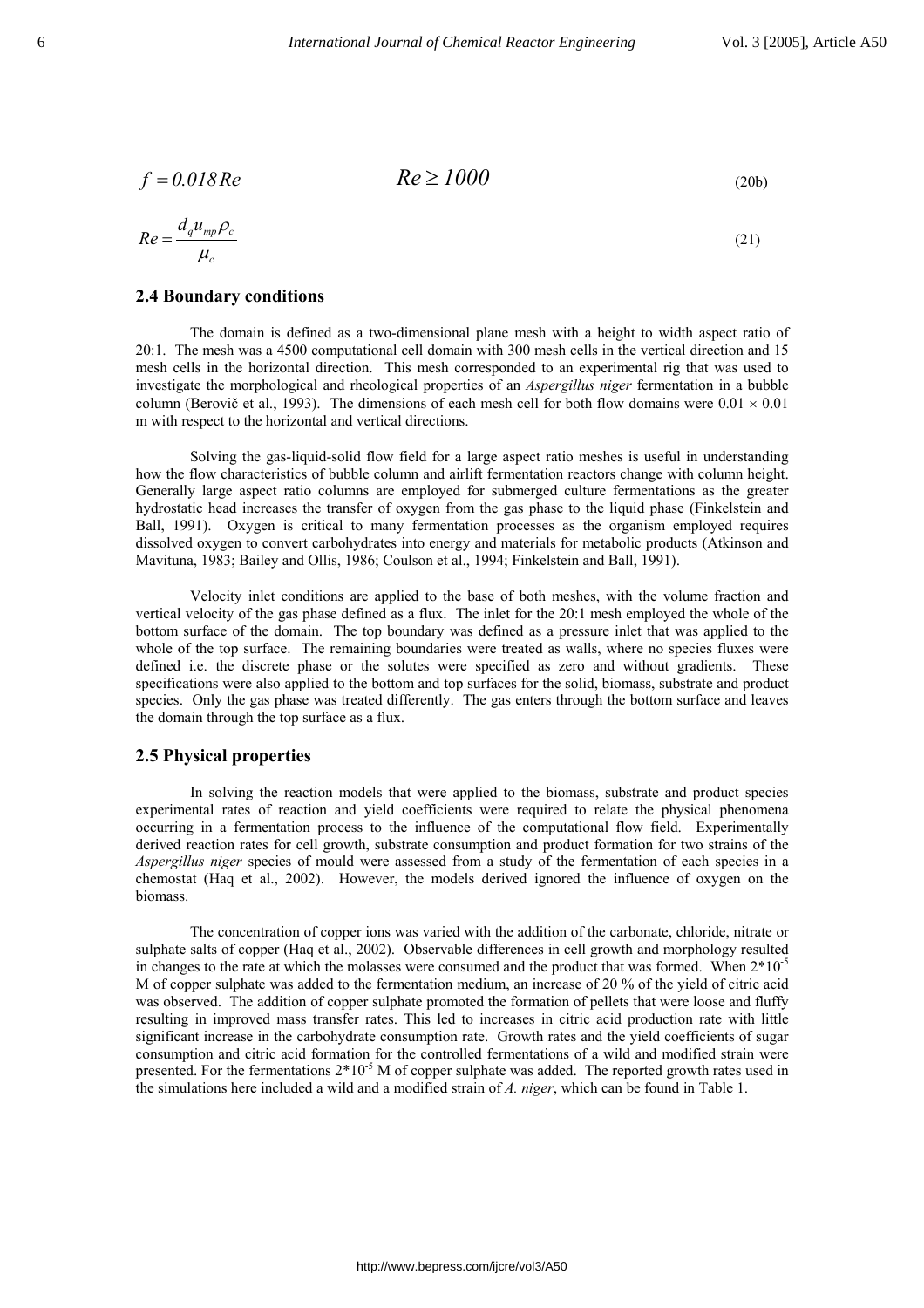| Parameter                                    | Units                                    |               |                |
|----------------------------------------------|------------------------------------------|---------------|----------------|
| Specific Growth Rate                         |                                          | $6.5*10^{-5}$ | $.522*10^{-4}$ |
| Yield of cells per unit substrate consumed   | $kg$ cells (kg substrate) <sup>-1</sup>  | 0.118         | 0.148          |
| Yield of product per unit substrate consumed | kg product $(kg \text{ substrate})^{-1}$ | 0.442         | .087           |
| Yield of product per unit mass of cells      | kg product $(kg \text{ cells})^{-1}$     | 3.572         | 7.360          |

Table 1. Kinetic and stoichiometric parameters applied to the biochemical reaction model (Haq et al., 2002)

 The physical properties of the gas, liquid and solid phases that are represented in this model include the density, the particle size and the viscosity of each phase. The density and viscosity of the fluid phases are defined as 1.225 kg m<sup>-3</sup> and 1.7894\*10<sup>-5</sup> kg m<sup>-1</sup> s<sup>-1</sup> for air, 998.2 kg m<sup>-3</sup> and 1.003\*10<sup>-3</sup> kg m<sup>-1</sup> s<sup>-1</sup> for water. The density for the solid phase was 1080 kg m<sup>-3</sup> with Equations (14) and (15) relating the impact that the solid phase had on the fluid viscosity. The particle diameter of the gas phase was defined as 5 mm and the solid phase particle diameter was 0.1mm, where the form of both types of particle was assumed to be spherical. The diameters were kept the same as the particle diameters from previous investigations for reasons of consistency. Additionally the particle diameter of the solid phase was assumed to be constant for whole length of the simulation. Therefore, it was assumed that there was no increase in the solid particle diameter, just an increase in the number of particles as the mass of cells increased.

#### **2.6 Solution strategies**

The discretization techniques and under-relaxation factors applied when modelling discrete phase transport remain unchanged from the gas-liquid flow cases (Cartland Glover et al., 2004A). We note that the discretization schemes and under-relaxation factors for both the discrete phases and the chemical species are specified in the same manner for reasons of consistency.

The fraction of the gas phase at the inlet at the bottom of the column was then defined as 0.6 and as a flux at a superficial gas velocity of 2 cm  $s^{-1}$ . This resulted in a velocity of 0.036 m  $s^{-1}$  being applied to the inlet condition. The volume fraction of the solid phase, biomass, substrate and product concentrations were initialised, respectively as  $0.005$ ,  $0.001$ ,  $0.15$  and 0 (equivalent to 5, 1, 150 and 0 kg m<sup>-3</sup>) with the assumption of complete mixing giving uniform concentration distributions. The gas phase fraction and the velocity fields were initialised with a flow-field from a fully developed gas liquid flow. The local change in gas and solid phase fractions and the impact that this had on the local velocities and concentrations were then solved for 2000 time-steps or 200 seconds of flow time with a time-step size of 0.1 s.

#### **3. RESULTS**

The hydrodynamic modelling of gas-liquid flow with regards to the velocity profile has been previously validated for a bubble column with a 5:1 height to diameter aspect ratio (Cartland Glover, 2002; Cartland Glover and Generalis, 2004A). This model was then modified to include a plausible representation of the effect that the introduction of a particulate solid phase has on the gas-liquid motion (Cartland Glover and Generalis, 2004B). However, the application of the solid phase to the gas-liquid flow model was not explicitly validated due to a lack of experimental data on the distribution of the solid phase for the same system.

Further modifications to the gas-liquid-solid flow model included the use of a simple biochemical reaction model that was the applied to the same domain (Cartland Glover, 2002). These simulations were performed to observe the impact the transient hydrodynamics have on the transport of the substrate, product and biomass species (Cartland Glover, 2002). However, there was a strong absence of detailed hydrodynamic and biochemical reaction data that has been experimentally obtained with regard to the same operating conditions (i.e. bubble column geometry, gas flow rates, local hydrodynamic measurements) and measured biochemical reaction kinetics (rates of cell growth substrate consumption and product formation; local concentrations of the biomass, substrate and product) limited the scope for validation (Cartland Glover et al., 2005BC).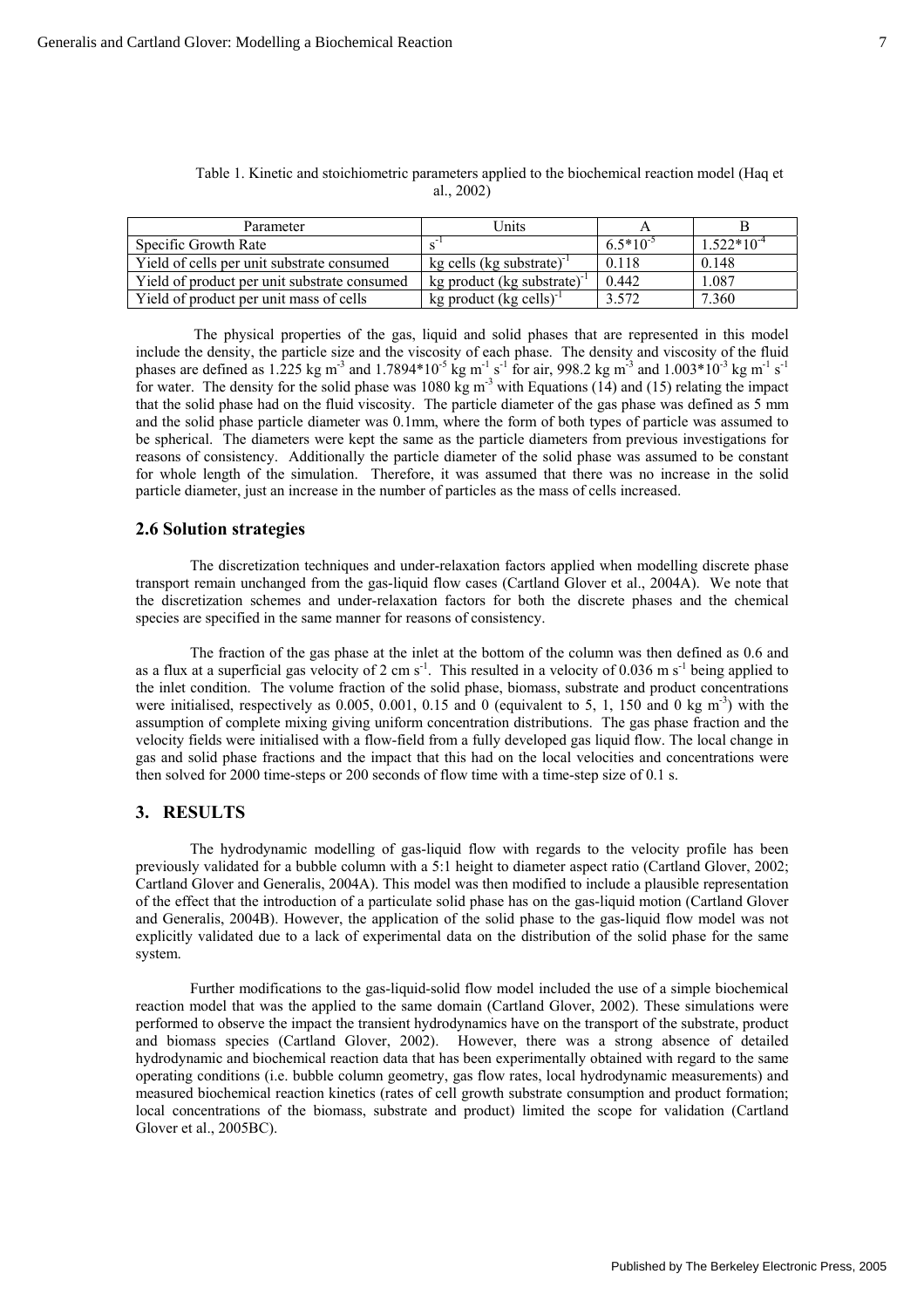Therefore, an alternative bubble column geometry with a 20:1 height to diameter aspect ratio where experimental observations on the hydrodynamics with regard to the shear rate and the effect that this had on the biomass was selected (Berovič et al., 1993). Analysing the resultant flow phenomena that was determined by the simulations, it is possible to infer regions of high substrate consumption and product formation. This is possible through the use of times series (Figures. 1-2), profile (Figures. 3-4) and field plots (Figures. 5-8).



Figure 1. Time series for the vertical mixture velocity (m  $s^{-1}$ ) for growth rates A and B; Brighter colours at a height of 2.5 column diameters and darker colours at a height of 10 column diameters;

The time series for the vertical mixture velocity for growth rates A and B are depicted in Figure 1 on the column centreline with one point at the midpoint of the column (i.e. at a height of 10 column diameters) and a second point location at a height of 2.5 column diameters. Both time series show an unstable flow; however, the fluctuation of in the velocity is less intense for both growth rates at the point located at 10 column diameters. The reason for the reduction in the intensity is that the point is significantly further away from the gas inlet, which is the source of the turbulence energy in these cases.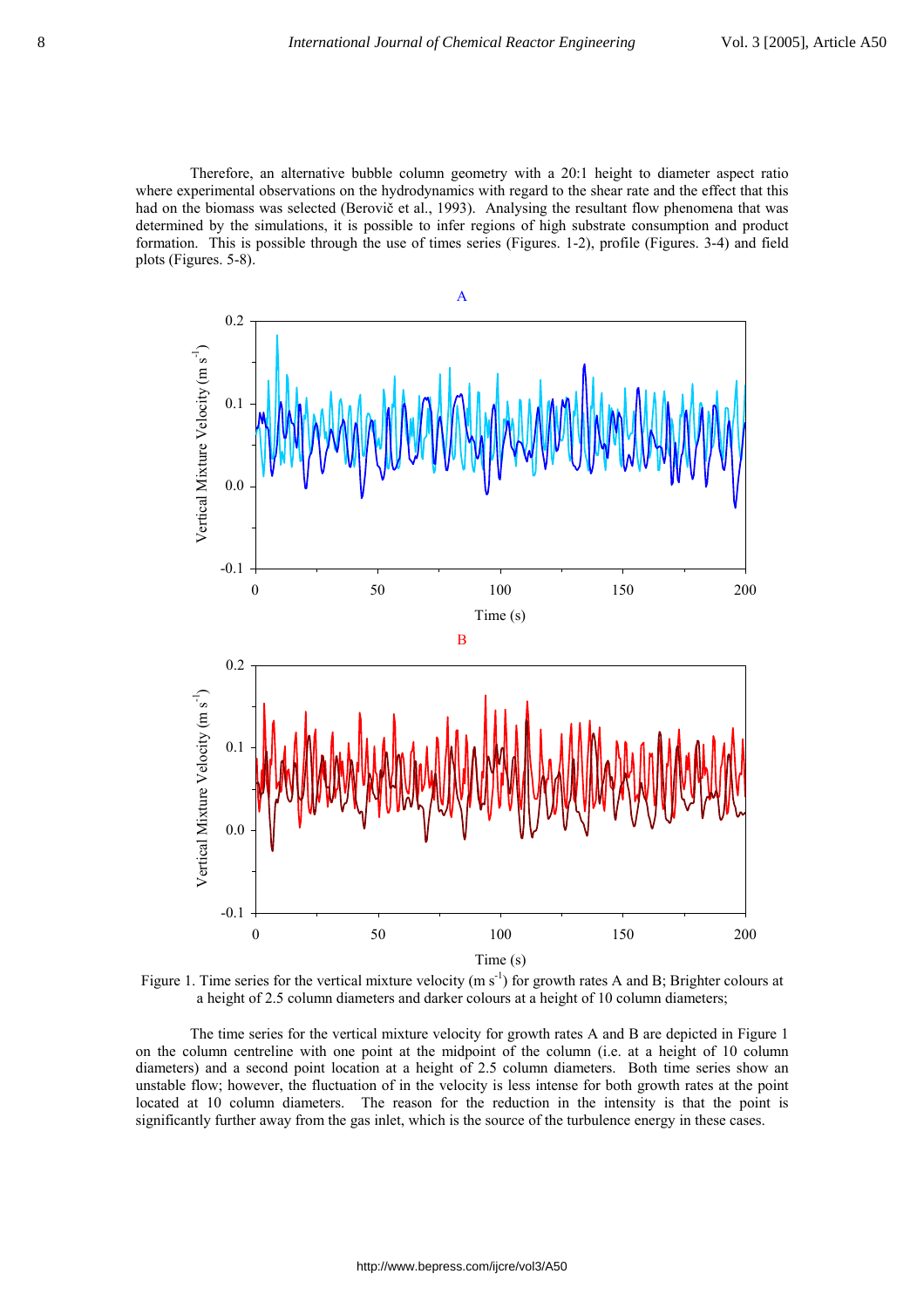

Figure 2. Time series for the biomass, substrate and product concentrations (kg m<sup>-3</sup>) for growth rates A and B; Brighter colours at a height of 2.5 column diameters and darker colours at a height of 10 column diameters;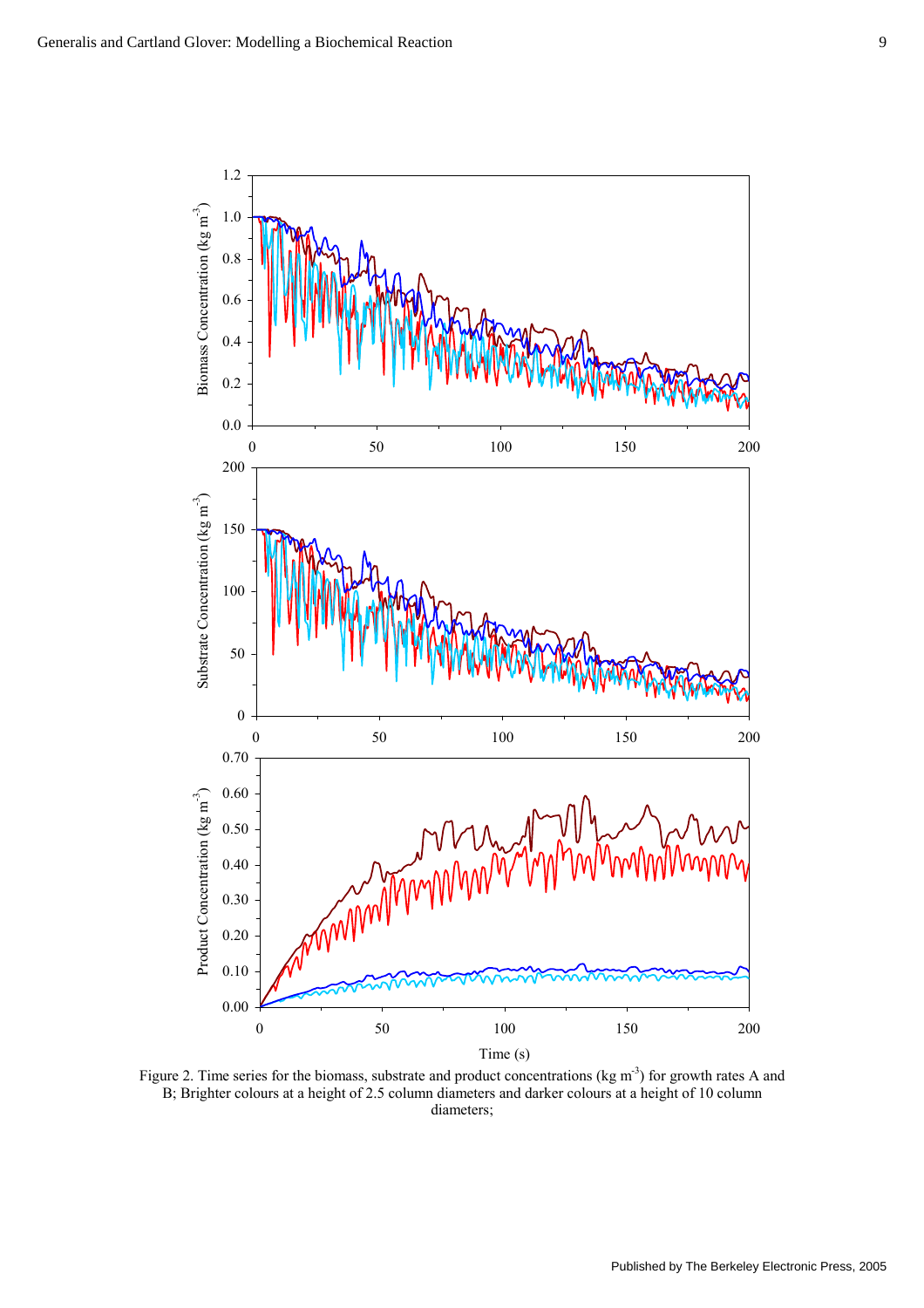The series in Figure 2 present the concentrations for the biomass, substrate and product species. The change in the concentrations of the species can be described as power law functions. We also observed that the rates at which the substrate was consumed and the product was formed reduce in value as the concentration of the substrate species reduces. The influence of the turbulence caused by the injection of the gas phase decreases the further away from the gas phase inlet is demonstrated by the reduction in the fluctuations of all the time series. Generally the concentration of the three biochemical reaction components appears to be greater at a height of ten column diameters. However, the biomass concentration reduces at the selected points with time suggesting that biomass is lost from the system or collecting in one region.



Figure 3. Profiles of vertical mixture velocity averaged with respect to time  $(m s<sup>-1</sup>)$ ; Brighter colours at a height of 2.5 column diameters and darker colours at a height of 10 column diameters; Blue profiles for rate A and red profiles for rate B;

The profiles of the time-averaged vertical velocity of the mixture are found in Figure 3. All the profiles are parabolic. At half the 20:1 column's height the profile varies between  $0.05 \text{ m s}^{-1}$  at the column centre and  $-0.05$  m s<sup>-1</sup> at the column walls, whereas at a height of 2.5 column diameters the maximums are up to  $|0.09|$  m s<sup>-1</sup>. Comparing the equivalent column diameter heights, i.e. at 2.5 column diameters for the 5:1 and 20:1 column, the 5:1 column is nearly one and half times that of the 20:1 column at  $|0.12|$  m s<sup>-1</sup>. There is very little difference between the two reaction rates for the time-averaged curves; nevertheless there is a slight asymmetry for growth rate A.

Figure 4 depicts the profiles for the volume fraction of the gas and solid phases. The profiles for both phases display the plug flow form that was observed with the equivalent models for gas-liquid and gas-liquid-solid flows<sup>1-2</sup>. The increase in the gas fraction that occurs in the centre of the column corresponds to a slight decrease in the solid fraction. Yet higher up the column the influence of each discrete phase over the other is not as distinct, as much lower fractions are observed for both phases. The profiles of the phase fractions and the vertical velocity indicate that there is a small influence of the growth rate on the overall hydrodynamics of the bubble column compared with the overall impact that the solid phase has in reducing the velocity and gas fractions observed. However, the tiny influence of the growth rate on the hydrodynamics and the solids fraction did not change the rate at which the substrate was consumed or the growth rate of the biomass. Although the yield coefficients for the product strongly influenced the amount of product formed, as indicated by the five fold increase observed for both points in the time series (Figure 2).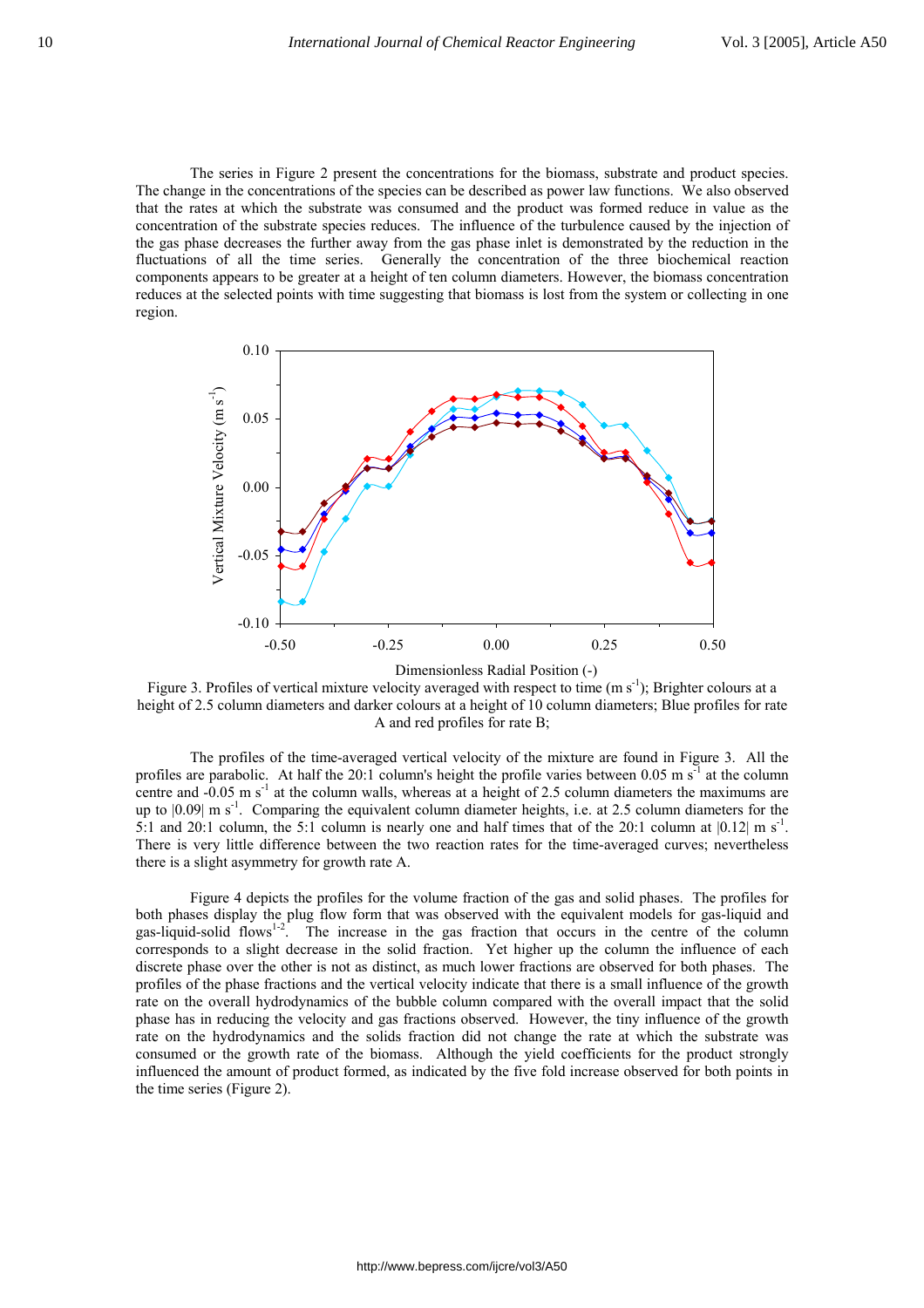

Figure 4. Profiles of volume fractions of the dispersed phases averaged with respect to time (-);Brighter colours at a height of 2.5 column diameters and darker colours at a height of 10 column diameters; Blue profiles for rate A and red profiles for rate B;

Figure 5 displays the velocity vector plots if the top and bottom half of the column for both growth rates. Note that only 1 of every 5 vectors is depicted here for reasons of clarity. This plot confirms that the intensity of the turbulence is increased in the lower half of the column. The effect of the growth rate on the vector fields at 200 seconds of simulated time shows that there are subtle differences to the vortical structure that result from local changes to the solids fraction caused by the different growth rates.

The contour plots of the biomass (Figure 6) and substrate concentrations (Figure 7) and product (Figure 8) are presented in a similar way to the vector plots in Figure 5. All the figures show an increase in the concentration at the top of the column where the intensity of the turbulence is not as significant. It is understandable that the local increase to the product concentration corresponds to the local increase in the biomass concentration; however this is also observed for the substrate. Therefore, the effect that the gas phase equation has on the local concentrations could be significant; this could be the result of the mixture formulation used to represent both the gas, liquid and solid phases.

If the distribution of the substrate is realistic, then strong concentration gradients for the substrate can be observed between vortical structures. Therefore, the environmental conditions that the biomass is exposed to in each vortex can be different. Thus, significant effects on the reaction kinetics of the biomass will be observed particularly in regions of low substrate concentration. However, this is dependent on how quickly the micro-organism is responds to the environment it is exposed to and the nature of the substrate considered (i.e. glucose, oxygen, trace elements).

This is particularly critical for aerobic processes where oxygen is the limiting substrate, as zones where the oxygen concentration is low or zero will severely impair the ability of the organism to grow and thus affect the product formation rate. Regions where the oxygen concentration is zero can be found in more complex reactors (i.e. airlift reactors, activated sludge oxidation ditches). These reactors have regions that can be some distance from the gas distributors, thus any gas found in these regions may be depleted of oxygen and the local concentration of oxygen may also be low as the biomass consumes all the dissolved oxygen.

For example of the influence of the local substrate concentration on the functional pathways of bacteria have been studied with the application of Activated Sludge Models (Henze et al., 2000) to local hydrodynamic models of oxidation ditches (Cartland Glover et al., 2005; Cartland Glover et al., 2005ABC;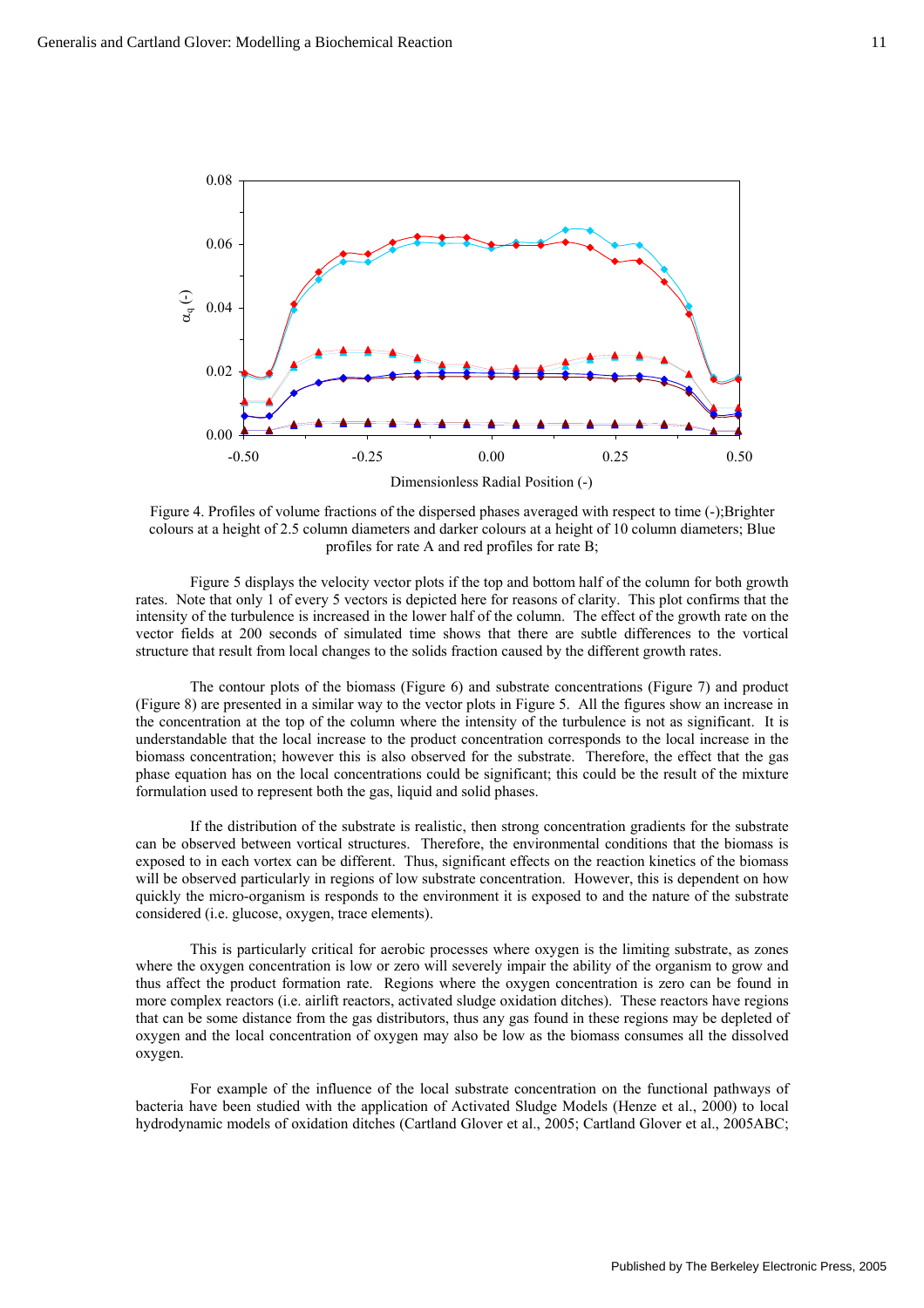Littleton et al., 2001; Littleton et al., 2003; Oda et al., 2005). These studies reported the influence that the local oxygen concentration has on the different biochemical reaction pathways that are utilised by the biomass present in such processes and the effect this had on the treatment regimes observed. Therefore, identification dead zone, regions where the interphase mass transfer is poor or where starvation of the biomass occurs due to a lack of the substrate is one of the key advantages of using CFD.



Figure 5. Velocity vector fields (m s<sup>-1</sup>) contours for the top and bottom halves of the 20:1 column after 200 s at growth rates A and B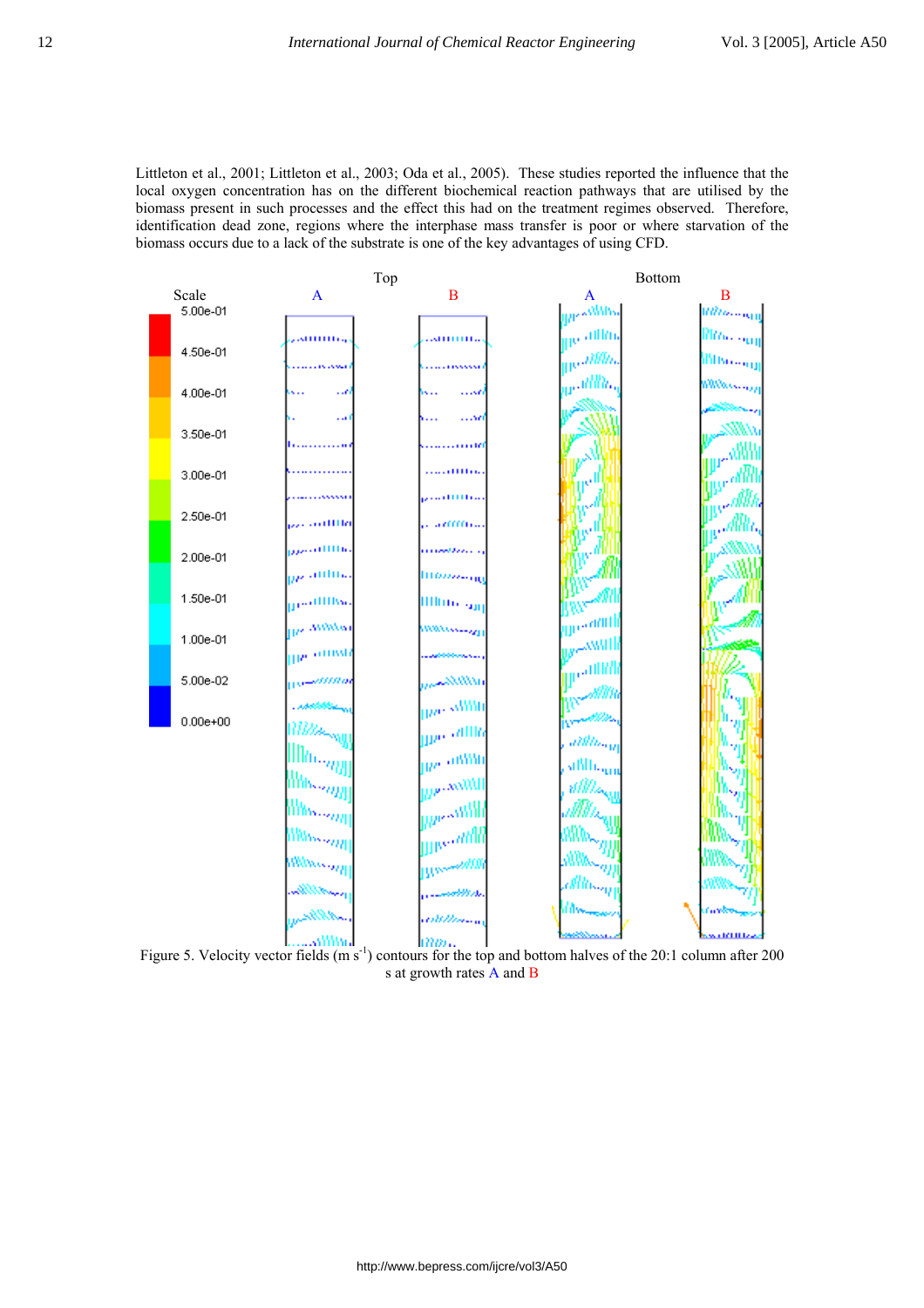

Figure 6. Biomass concentration (kg m<sup>-3</sup>) contours for the top and bottom halves of the 20:1 column after 200 s at growth rates A and B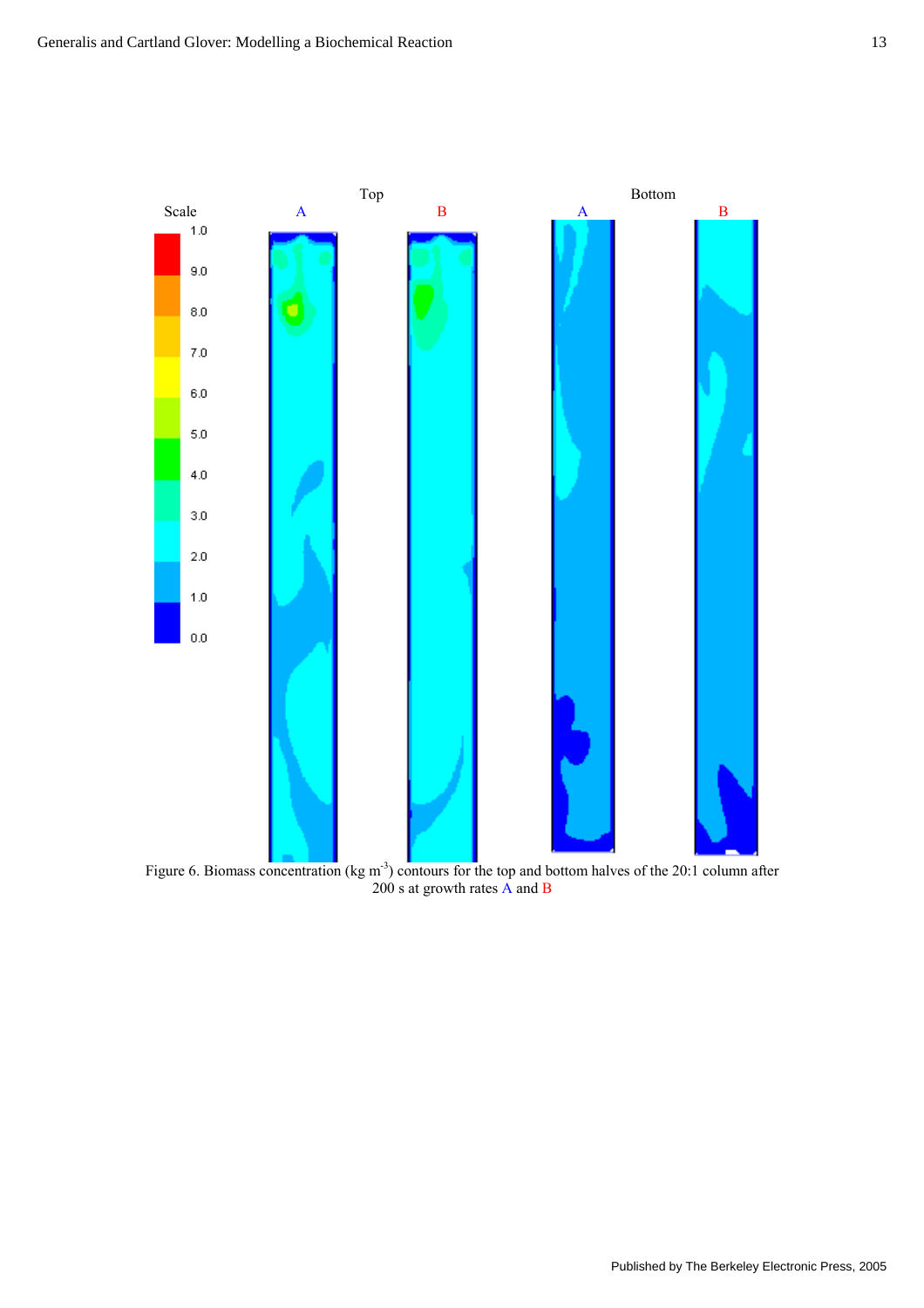

Figure 7. Substrate concentration (kg m<sup>-3</sup>)\*10<sup>3</sup> contours for the top and bottom halves of the 20:1 column after 200 s at growth rates A and B; Note that the white region is where the substrate region exceeds the scale specified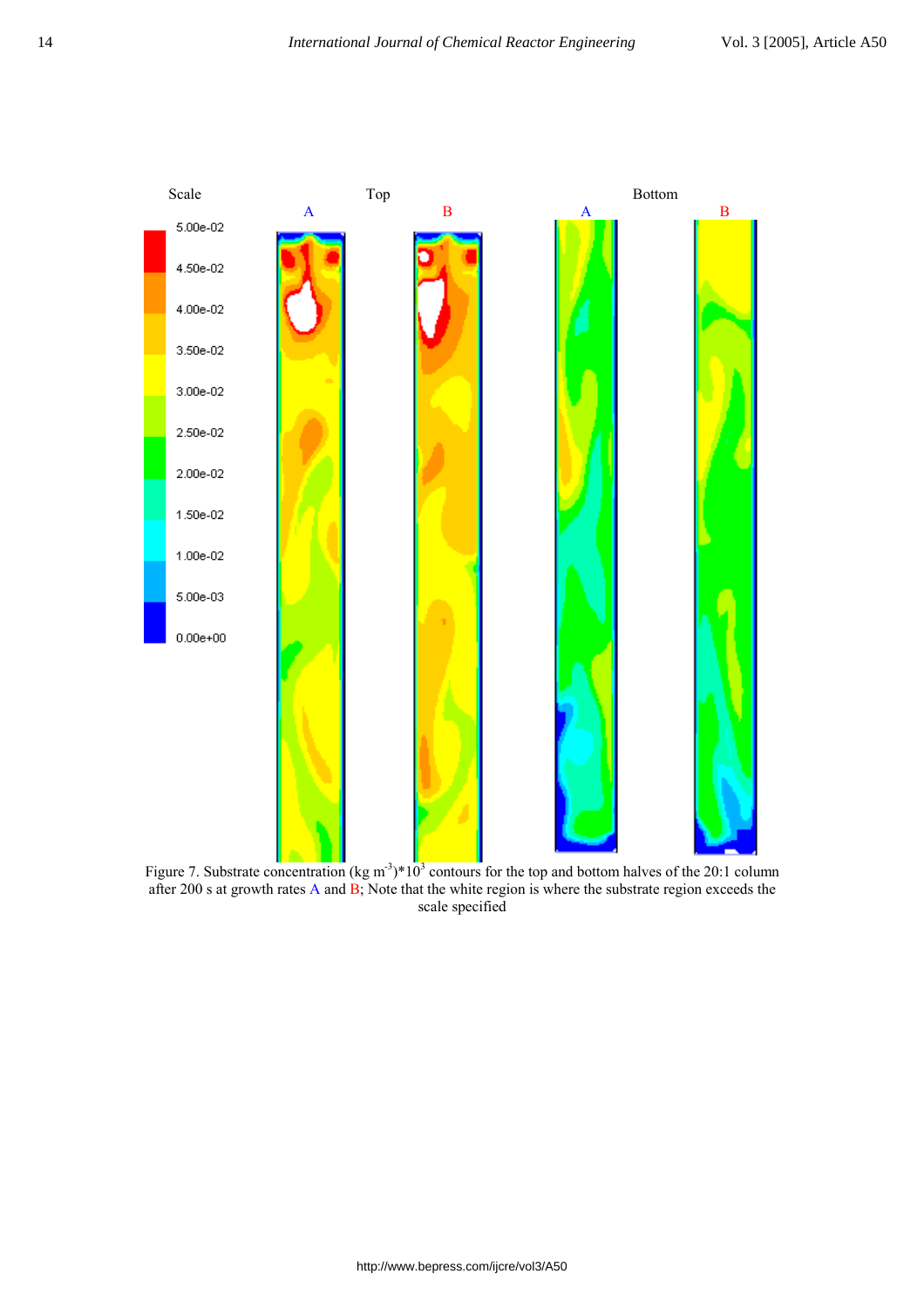

Figure 8. Product concentration (kg m<sup>-3</sup>)\*10<sup>-3</sup> contours for the top and bottom halves of the 20:1 column after 200 s at growth rates A and B

#### **4. CONCLUSIONS**

Biochemical reaction models were implemented with the gas-liquid-solid mixture model, utilising four scalar equations. The reactions mimicked processes that occur within a microbial culture quite well. Reaction rates from a strain of the mould *Aspergillus niger* were used to test the application of the reaction models. The flow structures that were produced were similar to the earlier gas-liquid and gas-liquid-solid flow cases(Cartland Glover et al., 2004A-B).

The consumption of a substrate displayed power law properties that have long been associated with fermentation of sugars by *Aspergillus niger* (Atkinson and Mavituna, 1983; Bailey and Ollis, 1986; Berovič et al., 1993; Chisti, 1989; ; Coulson et al., 1994; Deckwer, 1986; Finkelsein and Ball, 1991; Haq et al., 2002; Roehr et al., 1981; Sakurai et al., 1997; Sankpal et al., 2001). Yet the rate of consumption was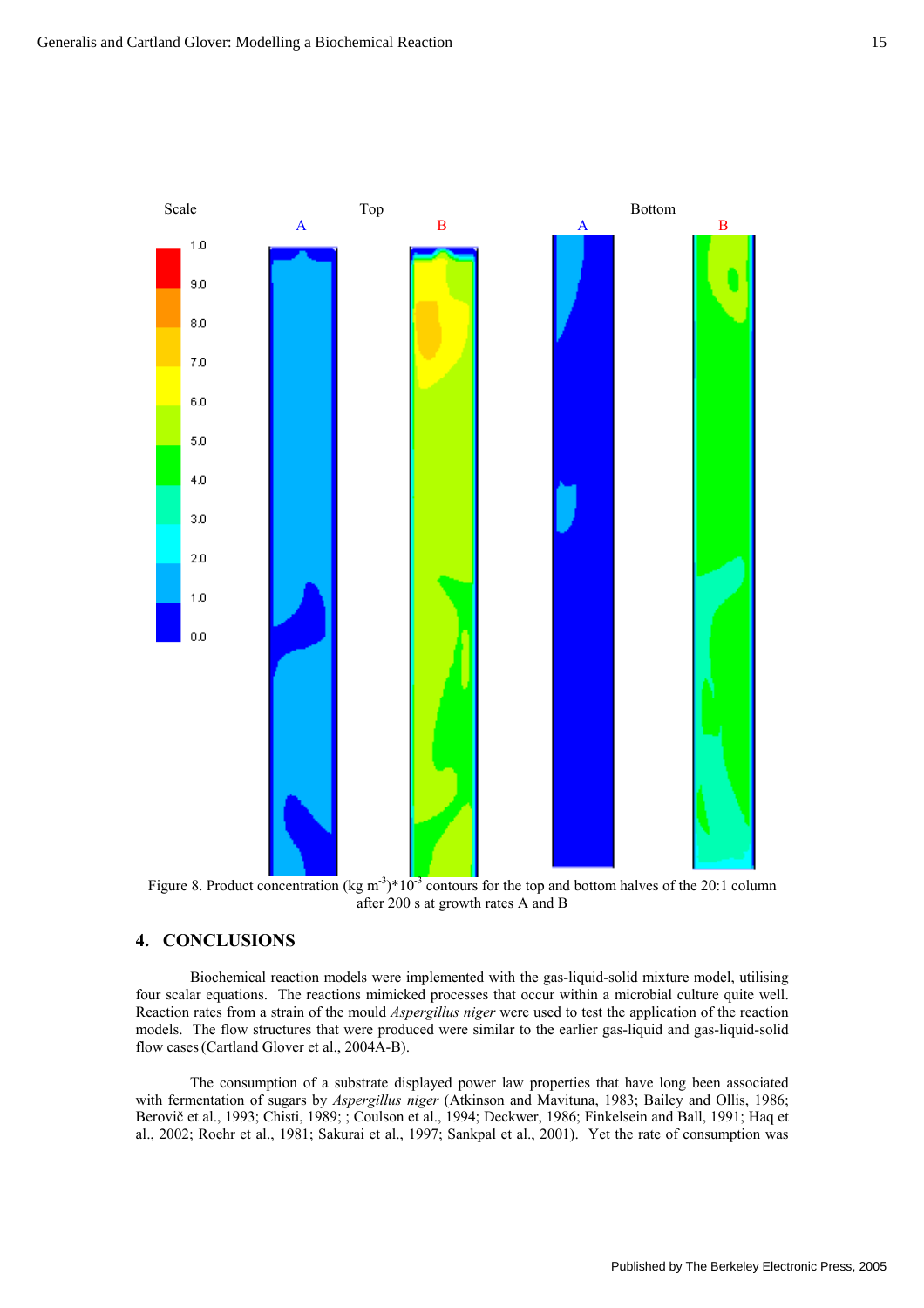high for the length of the simulation considered (i.e. 200 seconds). This was probably due to defining the substrate in terms of concentration and the lack of diffusion models for transport through the pellets and across cell membranes. Other reasons could include how the yield coefficients and growth rates were defined, either in terms of the whole fermentation or for specific stages of the life cycle of the culture. The formation of a product also showed power law tendencies as the mass of the product increased, but this was at a much lower rate than was observed for the substrate consumption.

Improvements that need to be considered include modelling the transport of oxygen across the gas-liquid interface and the diffusion of chemical species into and out of the cell culture. Other aspects that are influential encompass effects such as the local shear rate and the local concentration of species display on the growth of the cell culture (i.e. trace metals, nitrogen, phosphorous and sulphur). Therefore, more detailed cell growth and maintenance models are required to examine the majority of the effects of the species in the culture broth. The impact that the shear rate had on the discrete phase flow phenomena and cell growth, included effects such as particle break-up, pellet formation and particle collisions. Therefore, to effectively model biochemical reactions it is essential to include the influence that shear rate displays on cell growth and pellet formation. Work on this and related matters is underway and will be reported elsewhere.

#### **ACKNOWLEDGEMENTS**

The models described in this paper formed part of a project funded by the EU through the INCO-COPERNICUS Grant (ERB IC15-CT98-0904). We are also grateful for Fluent Incorporated who provided the CFD code employed here.

#### **NOMENCLATURE**

| d                |                                                               |
|------------------|---------------------------------------------------------------|
|                  | particle diameter (m)                                         |
| $\overline{F}$   | external forces (kg m $s^{-2}$ )                              |
|                  | dimensionless friction factor (-)                             |
| g                | acceleration due to gravity vector $(0-9.81 \text{ 0 m s}^2)$ |
| $\overline{M}$   | mass (kg)                                                     |
| $\boldsymbol{p}$ | pressure $(N \text{ m}^{-2})$                                 |
| Re               | Reynolds number (-)                                           |
| r                | rate of reaction (kg m <sup>-3</sup> s <sup>-1</sup> )        |
| ${\cal S}$       | source term                                                   |
| t.               | time(s)                                                       |
| U                | mean velocity $(m s-1)$                                       |
| $\boldsymbol{u}$ | velocity component $(m s-1)$                                  |
|                  | volume $(m^{-3})$                                             |
| v                | slip velocity component $(m s-1)$                             |
| $\mathcal{X}$    | spatial co-ordinate (m)                                       |
|                  | yield coefficient $((kg) (kg)-1)$                             |
|                  |                                                               |

Mathematical operators

- ∂ partial differential operator
- $\nabla$  del operator
- *Σ* summation
- vector form of variable (i.e. representing i, j and k forms of the variable as a matrix) *bar denoting an averaged product*
-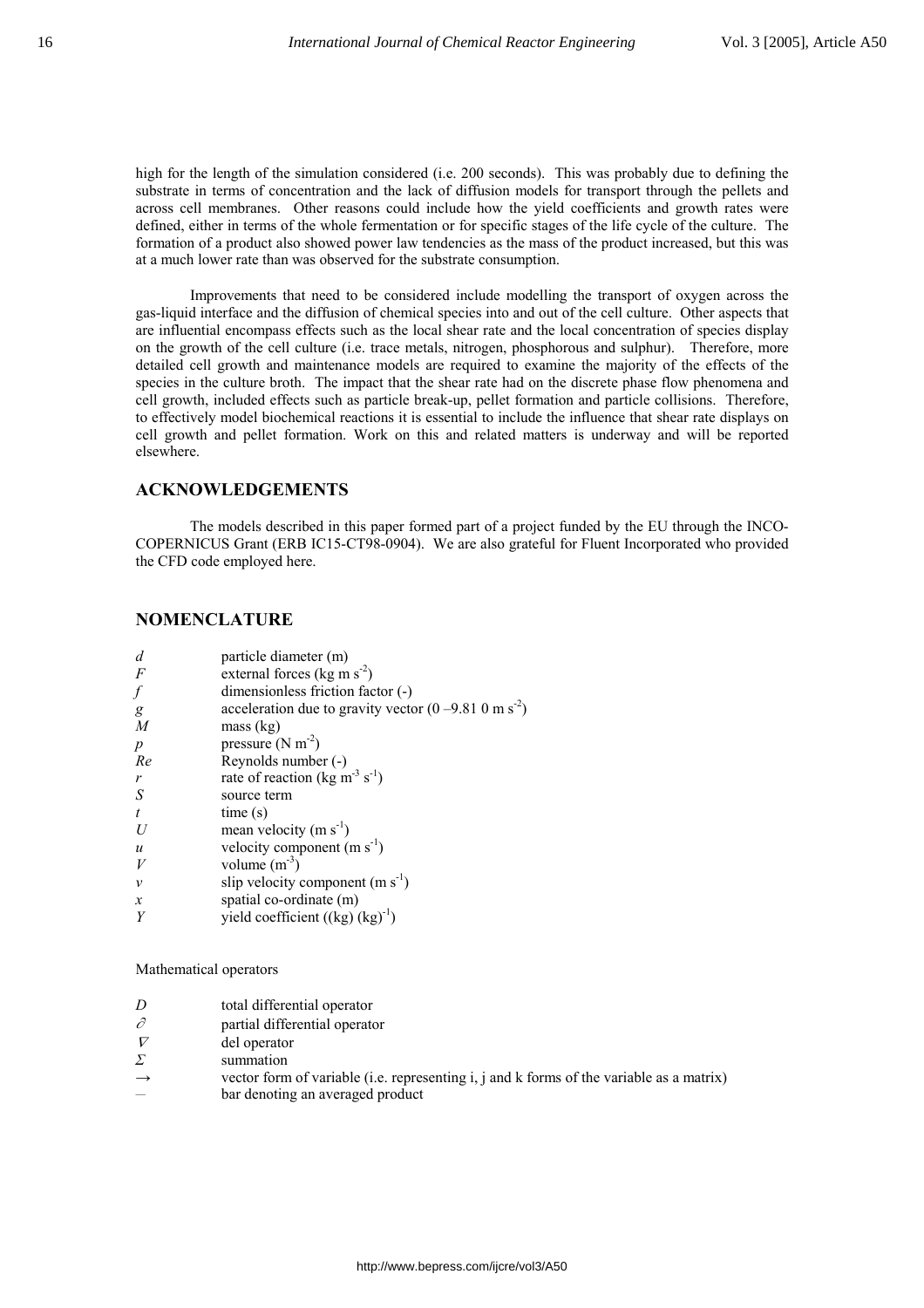#### Greek symbols

|                        | coefficient of thermal expansion $(K^{-1})$             |
|------------------------|---------------------------------------------------------|
| $\frac{\beta}{\delta}$ | Kronecker symbol                                        |
| ε                      | rate of dissipation of turbulent energy $(m^2 s^2)$     |
| $\phi$                 | volume fraction (-)                                     |
| $\phi$ "               | concentration ( $kg \text{ m}^{-3}$ )                   |
| $\Gamma$               | diffusion coefficient for the scalar function $(m2)$    |
| λ                      | specific growth rate $(s^{-1})$                         |
| $\mu$                  | dynamic viscosity (kg m <sup>-1</sup> s <sup>-1</sup> ) |
| $\theta$               | temperature $(K)$                                       |
| $\rho$                 | density ( $\text{kg m}^{-3}$ )                          |
|                        | mean rate of rotation tensor                            |

Subscripts and superscripts

| $\boldsymbol{A}$ | substrate or molasses species                                                                  |
|------------------|------------------------------------------------------------------------------------------------|
| $\boldsymbol{B}$ | biomass species                                                                                |
| $\cal C$         | product or citric acid species                                                                 |
| CC               | computational cell/reactor volume                                                              |
| $\mathcal C$     | continuous phase                                                                               |
| DG               | gas phase drift velocity                                                                       |
| DS               | solid phase drift velocity                                                                     |
| Dq               | drift velocity of the qth phase                                                                |
| $e\!f\!f$        | effective value in reference to the addition of turbulent and non-turbulent contributions of a |
| variable         |                                                                                                |
| $\boldsymbol{G}$ | gas phase                                                                                      |
| i                | co-ordinate index                                                                              |
| j                | co-ordinate index normal to i                                                                  |
| $\cal L$         | liquid phase                                                                                   |
| l                | co-ordinate index                                                                              |
| $\boldsymbol{m}$ | co-ordinate index                                                                              |
| mp               | mixture phase index                                                                            |
| $\boldsymbol{n}$ | number of phases                                                                               |
| q                | discrete or particulate phase (including bubbles, drops and particles)                         |
| qm               | maximum discrete phase fraction (i.e. 0.62 for solids and 1 for bubbles)                       |
| r                | phase index                                                                                    |
| ${\cal S}$       | solid phase volume fraction                                                                    |
| SG               | parameter where the concentration, mass or volume is increased by cell growth                  |
| S                | mass source for the conservation of mass                                                       |
| $\phi'$          | diffusion coefficient of the volume fraction equations, 0.1                                    |
| $\phi$ "         | diffusion coefficient of the concentration equations, 0.001                                    |
| $\ast$           | viscosity power function, different for solid and gas phases                                   |

#### **REFERENCES**

Alvarez-Vasquez, F., González-Alcón, C. and Torres, N. V., "Metabolism of citric acid production by Aspergillus niger: Model definition, steady-state analysis and constrained optimisation of citric acid production rate", Biotechnol. Bioeng., Vol. 70, No. 1, 82-108 (2000).

Atkinson, K. and Mavituna, F., "Biochemical Engineering and Biotechnology Macmillan", UK (1983).

Bailey, J. E. and Ollis, D. F., "Biochemical Engineering Fundamentals", McGraw-Hill, London, (1986).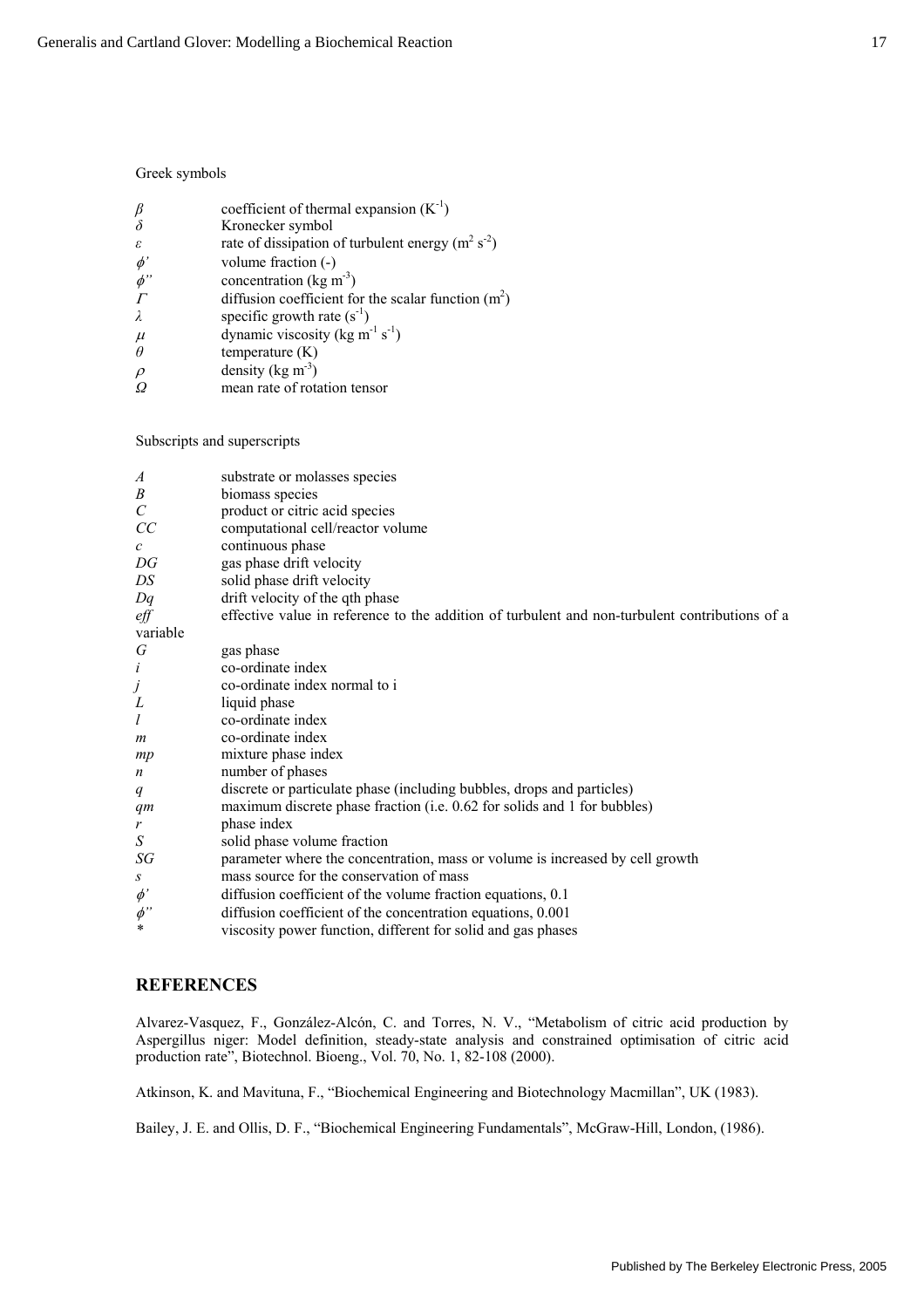Berovič, M., Koloini, T., Olsvik, E. S. and Kristiansen, B., "Rheological and morphological properties of submerged citric acid fermentation in stirred tank and bubble column reactors", Chem. Eng. J. and Biochem. Eng. J., Vol. 53 No. 2 B35-B40 (1993).

Cartland Glover, G. M., "The use of computational fluid dynamics in the design of bubble column reactors", PhD Thesis, Aston University, UK (2002).

Cartland Glover, G. M., and Generalis, S. C., "The modelling of buoyancy driven flow in bubble columns", Chem. Eng. Processing, Vol. 43, No. 2, 101-115 (2004A).

Cartland Glover, G. M., and Generalis, S. C., "Gas-liquid-solid flow modelling in a bubble column", Chem. Eng. Processing, Vol. 43, No. 2, 117-126 (2004B).

Cartland Glover, G.M., Printemps, C.P., Essemiani, K., Meinhold, J., "Modelling of wastewater treatment plants – How far shall we go with sophisticated modelling tools?" In: Proceedings of the IWA Conference on Leading Edge Technologies, Sapporo, Japan, (2005).

Cartland Glover, G. M., Vermande, S., Essemiani, K., Meinhold, J., "Using global and local modelling tools to simulate biochemical reactions in a Sequential Batch Reactor", In: Proceedings of the 7th International Conference on Gas Liquid and Gas Liquid Solid Reactor Engineering, Strasbourg, France, (2005A).

Cartland Glover, G. M.,Vermande, S., Essemiani, K., Meinhold, J., "A dual approach to the hydrodynamic and biological modelling of Activated Sludge Basin", In Review (2005B).

Cartland Glover, G. M., Vermande, S., Essemiani, K., Meinhold, J., "Predicting the effect of mixing on oxygen transfer and nutrient removal in Activated Sludge Basins", In: Proceedings of the AIChE Annual Meeting 2005, Cincinnati, USA (2005C).

Chisti, M. Y., "Airlift Bioreactors", Elsevier, London, (1989).

Coulson, J. M., Richardson, J. F. and Peacock, D. G., "Chemical Engineering Volume 3" Elsevier, Oxford (1994).

Deckwer, W. -D., "Bubble Column Reactors", Wiley, Chichester, (1992).

Finkelstein, D. B. and Ball, C., "Biotechnology of filamentous fungi: technology and products", Butterworth-Heinemann, Massachusetts (1991).

Fluent Incorporated, "FLUENT 5 Users Guide", Fluent Incorporated, Lebanon, New Hampshire (1998).

Haq, I. -U., Ali, S., Qadeer, M. A. and Iqbal, J., "Effect of copper ions on mould morphology and citric acid productivity by Aspergillus niger using molasses based media", Process Biochem., Vol. 37, No. 10, 1085-1090 (2002).

Henze, M., Gujer, W., Mino, T., van Loosdrecht, M., "Activate sludge models ASM1, ASM2, ASM2d ASM3", Scientific and Technical Report No. 9, IWA Publishing, London, (2000).

Ishii, M. and Zuber, N., "Drag coefficient and relative velocity in bubbly, droplet and particulate flow", AIChE J Vol. 25, No. 5, 843-854 (1979).

Ishii, M. and Mishima, K., "Two-fluid model and hydrodynamic constitutive relations", Nucl. Eng. Des. Vol. 82 No. 2-3, 107-126, (1984).